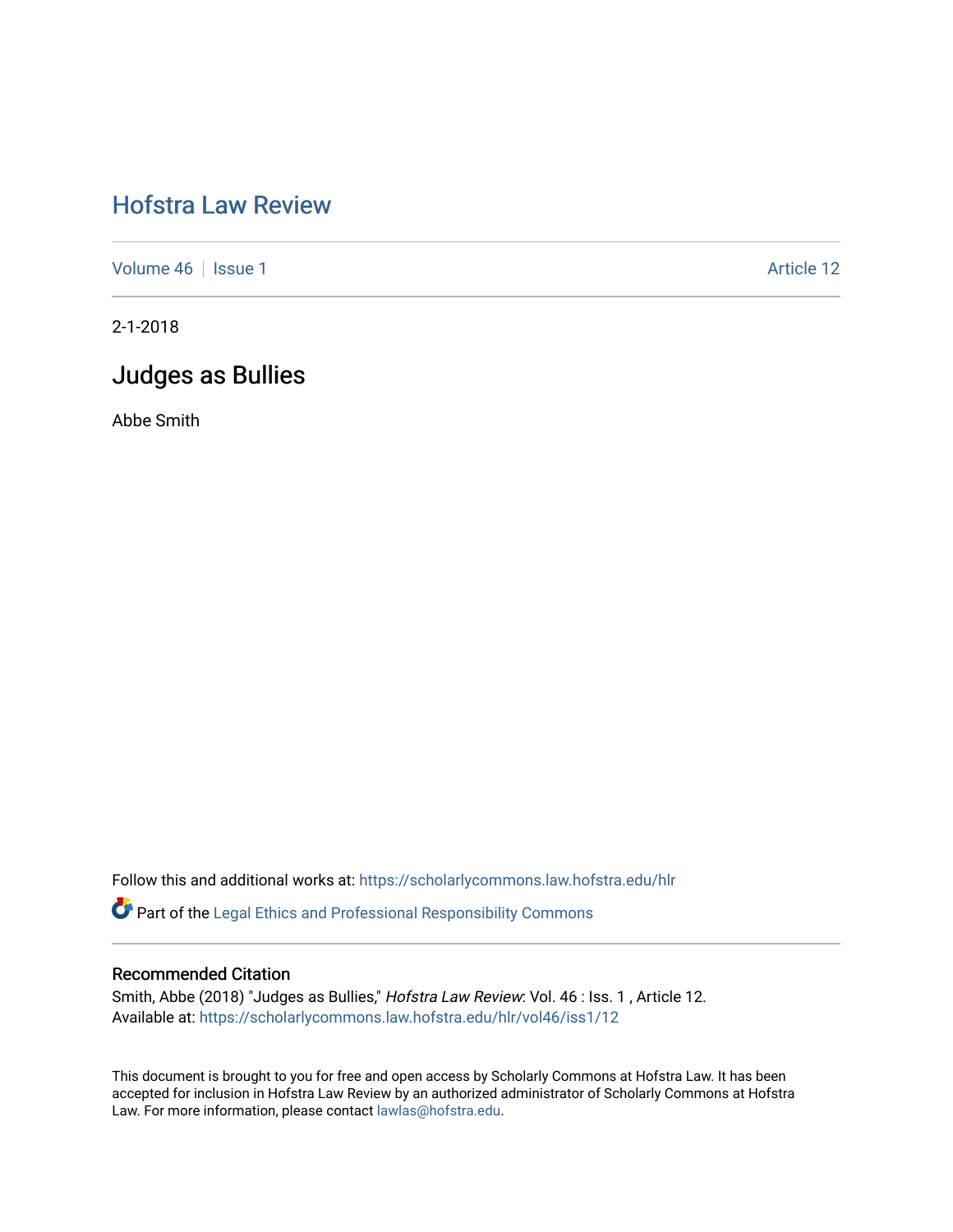Smith: Judges as Bullies

## JUDGES AS BULLIES

## *Abbe Smith*\*

### I. INTRODUCTION

It can't be easy being a judge. The responsibility is enormous: to protect and maintain the rule of law; determine facts and law; resolve disputes large and small; and, in criminal matters, decide whether a fellow citizen remains free or not. In essence, we look to judges to articulate the meaning of "justice"—no doubt knowing all the while, as Clarence Darrow famously noted, "There is no such thing as justice, in or out of court."<sup>1</sup>

I like and respect some judges, but not as many as I should. While some judges have the requisite ability and temperament for the bench knowledge of the law, independence, fairness, patience, courage, compassion, and humility—too many do not. Too many are meanspirited and arrogant, going out of their way to insult, ridicule, and demean those who come before them. In short, they are bullies.<sup>2</sup>

Bullies on the bench may be an inevitable result of our politicized process of judicial selection,<sup>3</sup> especially on the state level, where most

 <sup>\*</sup> Professor of Law, Director of the Criminal Defense & Prisoner Advocacy Clinic, Co-Director of the E. Barrett Prettyman Fellowship Program, Georgetown University Law Center. With thanks to Sally Greenberg, Vida Johnson, and Ilene Seidman for helpful conversations and to Charlotte Berschback for excellent research assistance.

<sup>1.</sup> Clarence Darrow, *Attorney for the Defense*, ESQUIRE, May 1936, at 36, 36-37; *see also*  ALAN DERSHOWITZ, THE BEST DEFENSE, at xvii (First Vintage Books ed. 1983) (1982) ("Most judges have little interest in justice.").

<sup>2.</sup> For example:

When judges move beyond occasional displays of anger, frustration, or impatience and intentionally abuse or denigrate those who appear before them, they may be fairly described as bullies. This label is apt because bullying is characterized by a power imbalance between bullies and their targets, and judges unquestionably wield great power over lawyers, litigants, jurors, and witnesses. When individual judges bully, they expose all judges to public contempt.

Douglas R. Richmond, *Bullies on the Bench*, 72 LA. L. REV. 325, 330 (2012).

<sup>3.</sup> *See generally id.* (examining the limits on intemperate judicial behavior).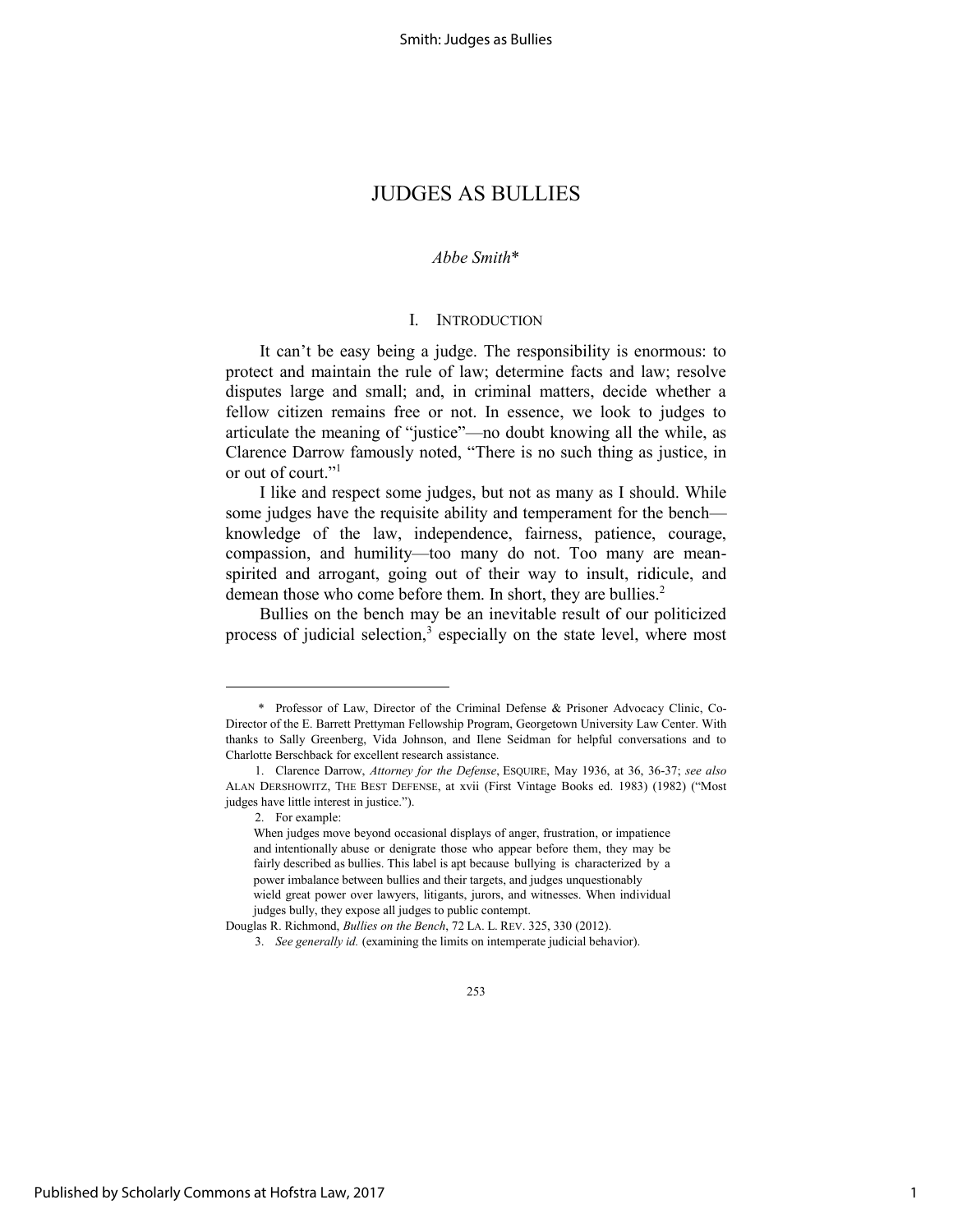judges are elected.<sup>4</sup> Politics doesn't usually bring out the best judges or the best in judges.<sup>5</sup> Becoming a bully may also be an occupational hazard. When your daily life consists of sitting in an elevated position in judicial robes, with people bowing and scraping before you, it likely goes to your head. As Steven Lubet says, judges are the "maximum boss" and "[e]veryone else is a supplicant."<sup>6</sup>

This Essay is not about the judges I like and respect, but the ones who have become (or perhaps always were) bullies. Because I am a criminal defense lawyer who has practiced almost entirely in state criminal courts, my stories tend to come from those courts. It might also be that judges are at their worst when they preside over criminal matters. As Alan Dershowitz has written:

In my ... experience in the practice of law, I have been more disappointed by judges than by any other participants in the criminal justice system. This is partly because I, like so many others, expected so much of these robed embodiments of the law. When I began to practice, I naïvely assumed that other judges would be as honest in their approach to the law, as sensitive to constitutional rights, as concerned about human beings, as were the two judges for whom I had clerked. I have been keenly disappointed. Beneath the robes of many judges, I have seen corruption, incompetence, bias, laziness, meanness of spirit, and plain ordinary stupidity. I have also seen dedication, honesty, hard work, and kindness—but that is the least to which we are entitled from our judges. If I emphasize the negative side of the judiciary, that is because it is more noteworthy than the positive, and also because it threatens to corrupt the integrity of the American legal process.<sup>7</sup>

<sup>4.</sup> *See generally* KATE BERRY, BRENNAN CTR. FOR JUST., HOW JUDICIAL ELECTIONS IMPACT CRIMINAL CASES (2015), http://www.brennancenter.org/sites/default/files/publications/ How\_Judicial\_Elections\_Impact\_Criminal\_Cases.pdf (reporting that the vast majority of criminal cases are adjudicated by elected state judges and the pressures of re-election and retention campaigns make judges more punitive toward defendants in criminal cases); Charles Gardner Geyh, *Why Judicial Elections Stink*, 64 OHIO ST. L.J. 43 (2003) (critically examining judicial elections).

<sup>5.</sup> *See* Stephen B. Bright & Patrick J. Keenan, *Judges and the Politics of Death: Deciding Between the Bill of Rights and the Next Election in Capital Cases*, 75 B.U. L. REV. 759, 781-96 (1995) (discussing the impact of unpopular decisions by judges in capital cases on judicial elections and promotions).

<sup>6.</sup> Steven Lubet, *Bullying from the Bench*, 5 GREEN BAG 11, 12 (2001). Lubet points to the "stylized demonstrations of obeisance" in litigation: "We stand when the judge enters and leaves the room. Our 'pleadings' are 'respectfully submitted.' Before speaking, we make sure that it 'pleases the court.' We obey the judge's orders and we even say 'thank you' for adverse rulings." *Id.* But note, I specifically instruct my students not to thank judges for adverse rulings. They say, "Very well."

<sup>7.</sup> DERSHOWITZ, *supra* note 1, at xvii-iii.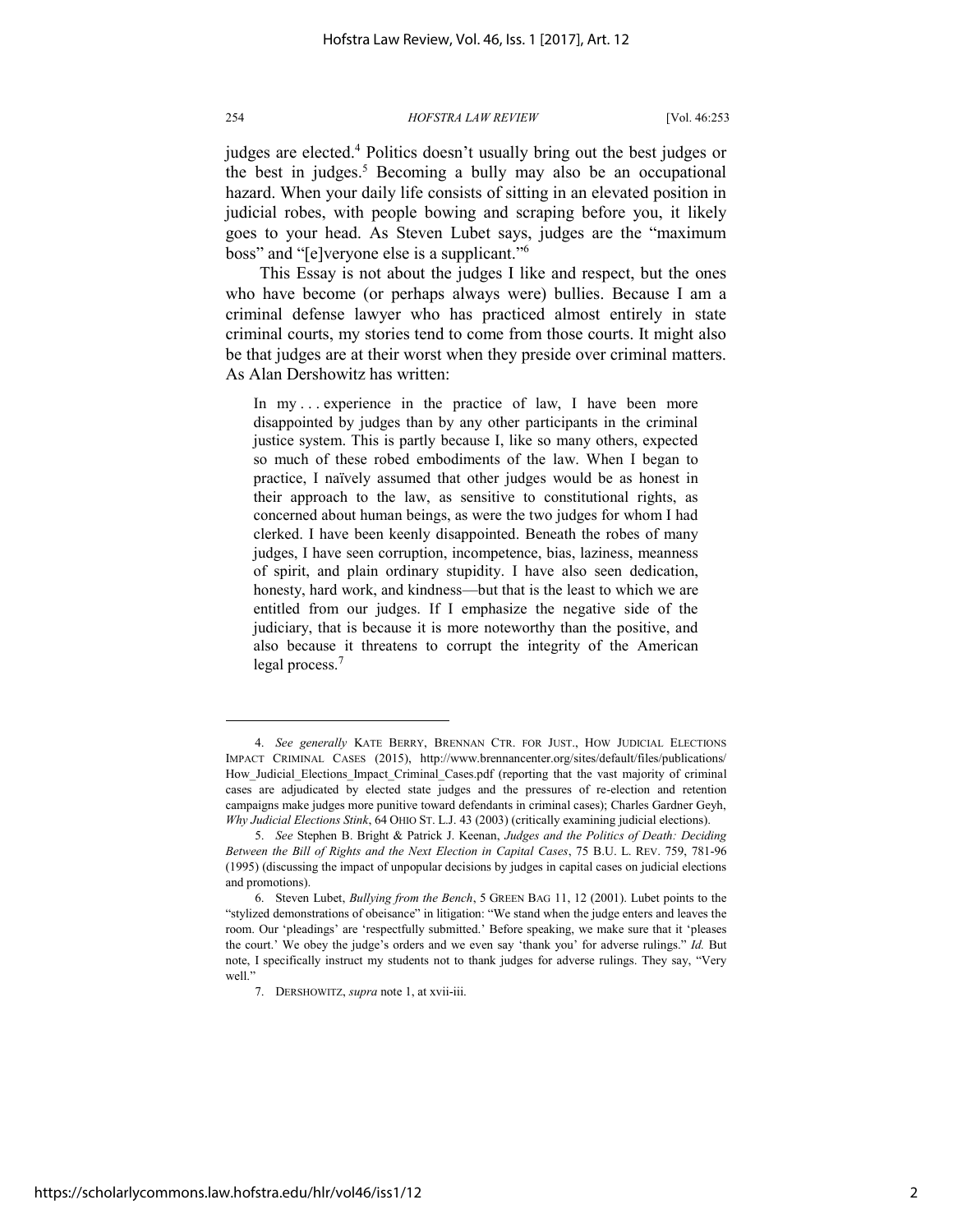l

#### 2017] *JUDGES AS BULLIES* 255

When judges become yet another bully in our notoriously punitive criminal justice system,<sup>8</sup> our individual and collective rights don't stand a chance.<sup>9</sup> It is not surprising that our prison population continues to hover at more than two million,<sup>10</sup> a disproportionate number of which are people of color,<sup>11</sup> given those doing the sentencing. I do not mean to take prosecutors off the hook in saying this.<sup>12</sup> Their charging decisions have enormous impact.<sup>13</sup> But the sentencing power ultimately lies with judges.<sup>14</sup>

In sharing stories about judges as bullies, I mean to call attention to a problem that is more widespread than many people believe especially judges. When told about the brazenly bad behavior of their brethren, judges are often incredulous. How quickly they forget their own experience as lawyers. How quickly they assume the role of judge

<sup>8.</sup> *See also* David Cole, *Punitive Damage*, N.Y. TIMES, May 18, 2014, at 24 (noting that the United States is the leader in putting people behind bars). For an entertaining critique of our harsh criminal and penal system, see Katie Rose Quandt, *Watch John Oliver Explain the Insanity of Our Prison System with Puppets*, MOTHER JONES (July 21, 2014, 8:45 PM), http:// www.motherjones.com/mixed-media/2014/07/john-oliver-prison-system-sesame-street-puppets. *See generally* MARIE GOTTSCHALK, CAUGHT: THE PRISON STATE AND THE LOCKDOWN OF AMERICAN POLITICS (2015) (examining the rise of mass incarceration in the United States); JAMES Q. WHITMAN, HARSH JUSTICE: CRIMINAL PUNISHMENT AND THE WIDENING DIVIDE BETWEEN AMERICA AND EUROPE (2003) (comparing harsh criminal justice practices in the United States with criminal justice practices in Europe).

<sup>9.</sup> *See* GOTTSCHALK, *supra* note 8, at 1 (calling the reach of the criminal justice system "truly breathtaking" and noting that more than eight million people—or one in twenty-three adults—are under some form of state control).

<sup>10.</sup> Peter Wagner & Bernadette Rabuy, *Mass Incarceration: The Whole Pie 2017*, PRISON POL'Y INITIATIVE (Mar. 14, 2017), https://www.prisonpolicy.org/reports/pie2017.html (reporting that the U.S. criminal justice system "holds more than 2.3 million people in 1,719 state prisons, 102 federal prisons, 901 juvenile correctional facilities, 3,163 local jails, and 76 Indian Country jails, as well as in military prisons, immigration detention facilities, civil commitment centers, and prisons in the U.S. territories").

<sup>11.</sup> *See Issues: Racial Disparity*, SENT'G PROJECT, http://www.sentencingproject.org/ template/page.cfm?id=122 (last visited Nov. 15, 2017) (reporting that more than sixty percent of people in prison are racial and ethnic minorities and, one in ten black males in their thirties is in prison or jail on any given day).

<sup>12.</sup> *See generally* Abbe Smith, *Are Prosecutors Born or Made?*, 25 GEO. J. LEGAL ETHICS 943 (2012) (critically examining the culture and ethics of prosecutors); Abbe Smith, *Can You Be a Good Person and a Good Prosecutor?*, 14 GEO. J. LEGAL ETHICS 355 (2001) (discussing the morality of prosecution in the context of mass incarceration).

<sup>13.</sup> *See* Erik Luna & Marianne Wade, *Prosecutors as Judges*, 67 WASH. & LEE L. REV. 1413, 1495-97, 1501, 1508-09, 1518 (2010); Jeffrey Standen, *Plea Bargaining in the Shadow of the Guidelines*, 81 CAL. L. REV. 1471, 1505-17 (1993) (discussing the shift in power dynamics toward prosecutors after the introduction of sentencing guidelines at the federal level); *see also* Yue Ma, *A Comparative View of Judicial Supervision of Prosecutorial Discretion*, 44 CRIM. LAW BULL. 30, 33-36, 49-51 (2008) (discussing American prosecutors' charging authority).

<sup>14.</sup> *See* ABA STANDARDS FOR CRIMINAL JUSTICE: PLEAS OF GUILTY Standard 14-3.3 cmt. (AM. BAR ASS'N 1999) ("Although charging is felt to be an executive function, sentencing has been 'primarily a judicial function.'" (citing Mistretta v. United States, 488 U.S. 361, 390 (1989))).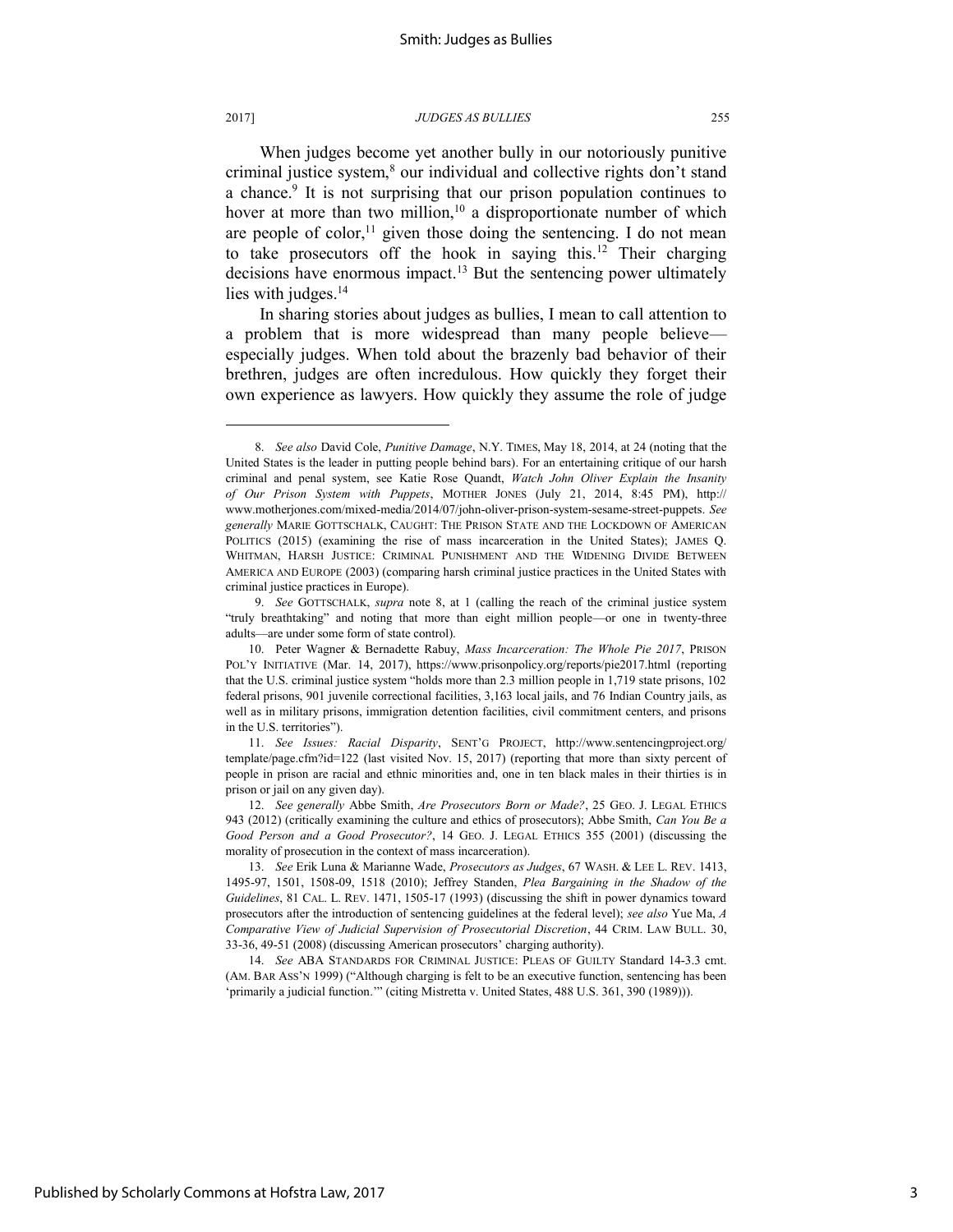and become apologists for others. This may also be a product of isolation. Judges seldom visit each other's courtrooms and know little of what goes on there.

I worry, too, that lawyers simply get used to being bullied. It starts early: law students who appear in court as part of a clinic, externship, or summer job are regularly slapped down by judges. I have never understood why judges would treat law students badly, instead of encouraging them. The people we represent—most of whom are poor and have been pushed around their whole lives—have gotten used to even worse treatment.

A favorite story that makes the point about lawyers putting up with mean, abusive judges involves a former public defender colleague. When he broke his hand, he brought his wife to court to take notes for him in a dozen or so preliminary hearings. At the end of the day, as my colleague was packing up, he saw that his wife was crying. She was distraught at the way the judge had treated him. My colleague hadn't even noticed.

Prominent lawyer and law professor Michael Tiger had a similar experience when he argued *Gentile v. State Bar of Nevada*,<sup>15</sup> a case involving the free speech rights of lawyers, before the U.S. Supreme Court. As Tiger was making his rebuttal argument, Justice White began to loudly upbraid him. Tiger's eight-year-old daughter, seated in the front row with his wife, couldn't stand it any longer and wailed, "Mommy, why is that man yelling at Daddy?"

Unfortunately, the system is full of bullies, even in very high places.<sup>16</sup> Criminal defendants are regular targets and so are their lawyers. Getting slapped down, dressed down, and put down is part of the job.

Although most of the material in this Essay is anecdotal, it is only a small part of a voluminous cache of such stories. I have practiced criminal law for more than thirty years in five different jurisdictions and have been privy to the court experiences of many other lawyers, including former students and fellows, over much of the United States.

<sup>15. 501</sup> U.S. 1030 (1991).

<sup>16.</sup> *See, e.g.*, Jeffrey Toobin, *Looking Back*, NEW YORKER (Feb. 29, 2016), http:// www.newyorker.com/magazine/2016/02/29/antonin-scalia-looking-backward (calling Supreme Court Justice Antonin Scalia's legacy a largely failed mission to make the United States less fair, tolerant, and admirable, and describing him as "[b]elligerent with his colleagues, dismissive of his critics, [and] nostalgic for a world where outsiders knew their place and stayed there"). *See generally* Albert W. Alschuler, *How Frank Easterbrook Kept George Ryan in Prison*, 50 VAL. L. REV. 7 (2015) (documenting bullying and lying by a highly regarded Federal Appeals Court judge).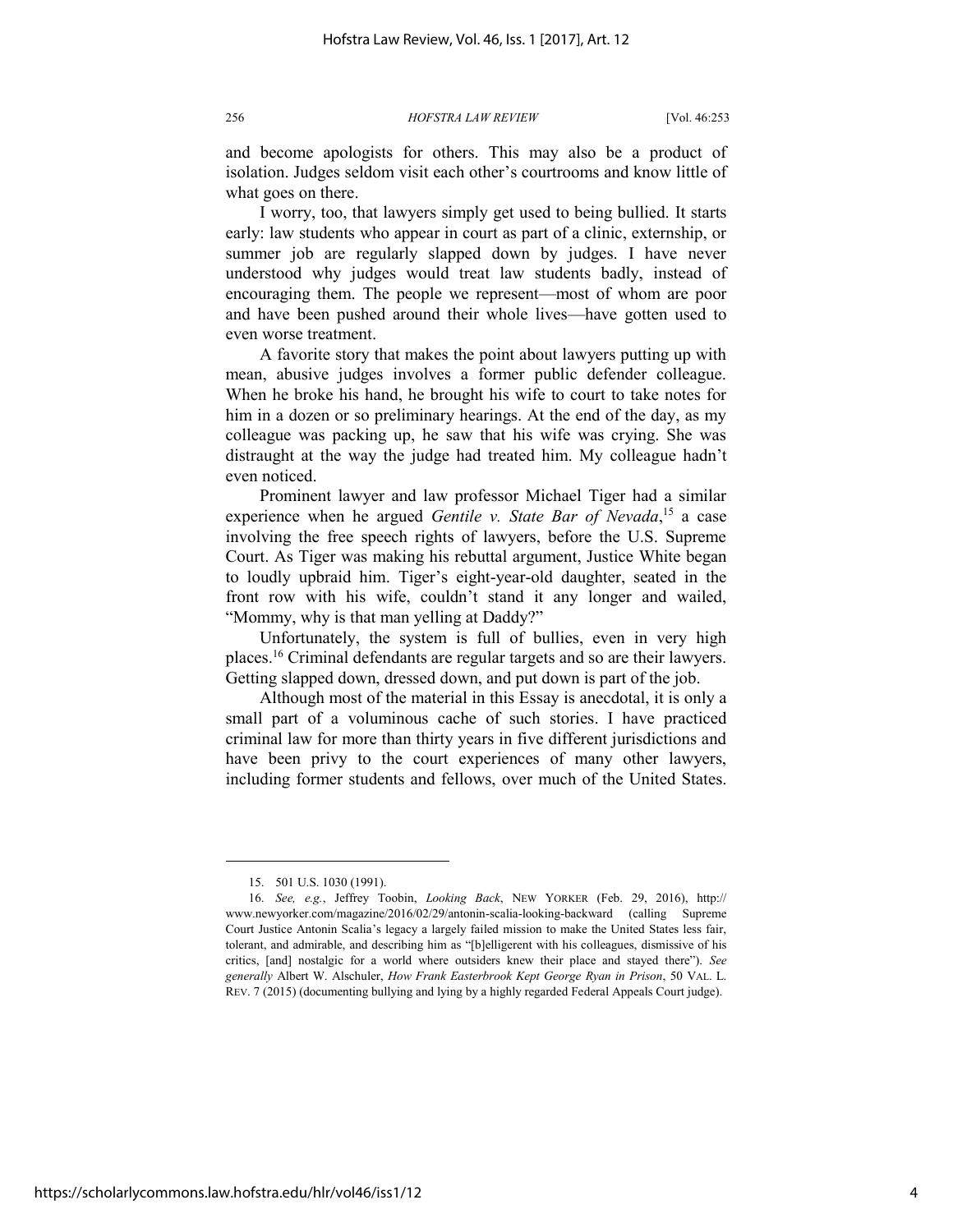Judicial bullies run the gamut. There are smart bullies and stupid ones, experienced bullies and novices, bullies that pick on some people and parties in particular, and equal opportunity bullies. Although in my experience, judicial bullies tend to be more male than female, they come in all different shapes, sizes, races, and ethnicities. They also come from different practice backgrounds: sadly, former defense lawyers can become bullies too (these judges can be especially oblivious about this, believing they are a cut above their judicial colleagues). For organizational purposes, I have identified four major categories of judges as bullies as follows: (1) ignorant and incompetent bullies; (2) thin-skinned and ill-tempered bullies; (3) power-hungry bullies; and (4) biased bullies.

### II. IGNORANT AND INCOMPETENT BULLIES

I wish I could say this is a tiny category. It's not. One of my very first court appearances as a public defender was at a preliminary hearing in South Philadelphia before a judge who chastised me for citing U.S. Supreme Court law. "Ms. Smith," he seethed. "Are you citing a U.S. Supreme Court case in this courtroom? Do you know where you are?" Apparently, the judge thought South Philadelphia was his own personal jurisdiction, immune to federal constitutional law.

When I shared this story with a longtime civil poverty lawyer, she offered a remarkably similar experience that happened in Boston. In the course of a trial, she made an objection on relevance grounds. "Relevance?" the trial judge sneered. "Relevance may be important to the Supreme Court, but we don't care about such things here."

A former fellow had a similar experience in a trial in the Bronx. He objected to the introduction of certain evidence under the Confrontation Clause of the Sixth Amendment, citing the U.S. Supreme Court case of *Crawford v. Washington*. <sup>17</sup> The judge was not impressed. "You're going to need to cite a New York Court of Appeals case," she said.

These judges exemplify what Alan Dershowitz means by "ordinary stupidity."<sup>18</sup>

Another example is Mississippi Chancery Court Judge Talmadge Littlejohn, who achieved notoriety in 2010 when he jailed a lawyer for criminal contempt for failing to stand and recite the pledge of allegiance in court.<sup>19</sup> The lawyer spent a half-day in jail before Judge Littlejohn

<sup>17. 541</sup> U.S. 36 (2004).

<sup>18.</sup> DERSHOWITZ, *supra* note 1, at xviii.

<sup>19.</sup> Richmond, *supra* note 2, at 326.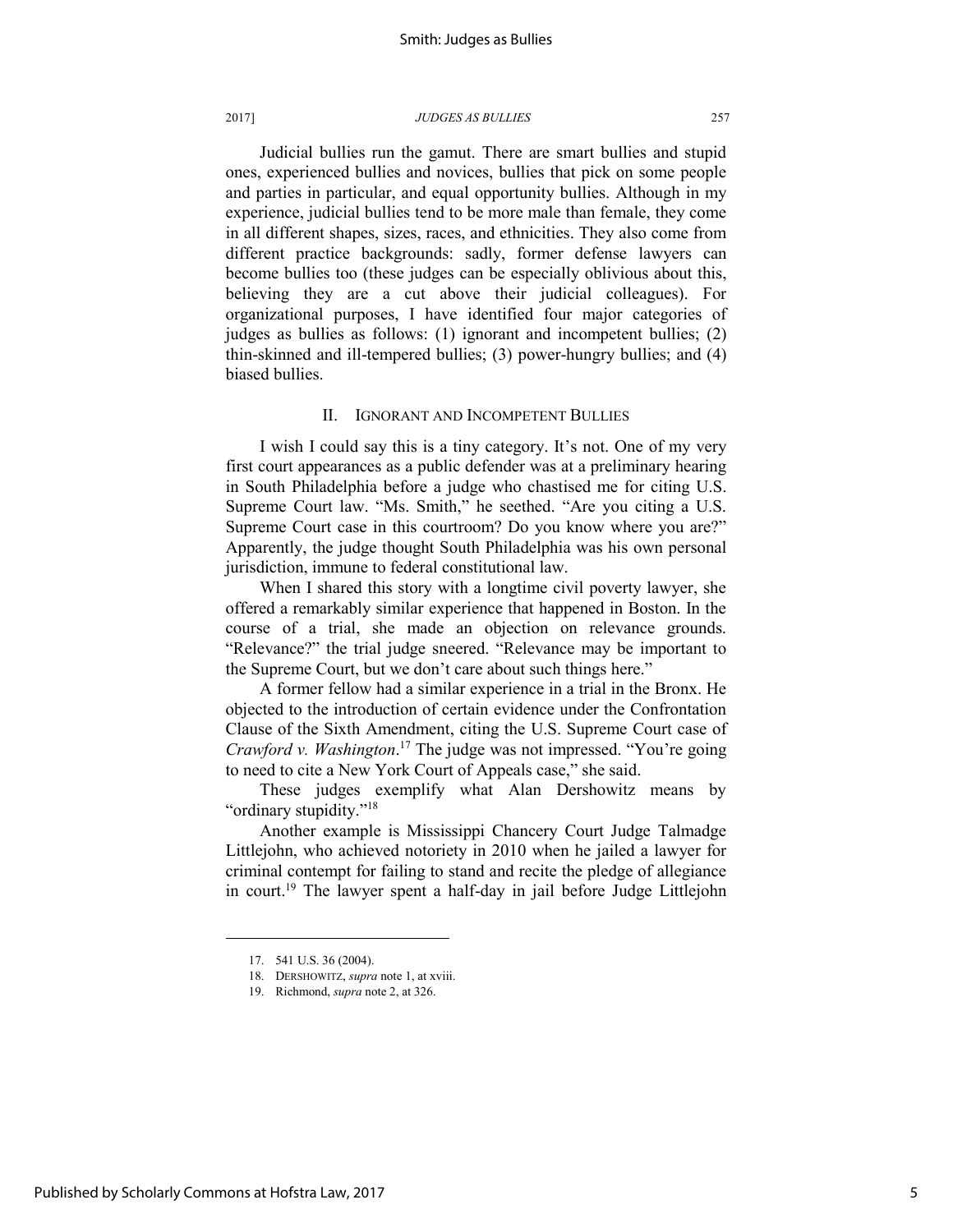released him to appear on behalf of another client.<sup>20</sup> I suppose Littlejohn deserves credit for his subsequent acknowledgment that he had violated the lawyer's First Amendment rights and for promising never to do it again.<sup>21</sup> But his disciplinary troubles before the Mississippi Commission on Judicial Performance and, ultimately, the Mississippi Supreme Court did not end there.<sup>22</sup>

This story reminds me of a judge who threatened to hold a lawyer in contempt for refusing to refer to the judge as "Your Honor." The lawyer—a talented criminal trial lawyer who also taught at a local law school—demurred. She maintained that, so long as she was respectful, she could refer to the judge by other nomenclature, such as "Judge," "Judge and the judge's name," "Sir," or "The Court." He disagreed.<sup>23</sup> She had to retain counsel to defend herself in contempt proceedings, but was ultimately vindicated.

This same judge, who felt he was entitled to an honorific, was known to wear house slippers to court—the leather, backless kind my grandfather used to shuffle around in. This did not exactly convey respect for his rank.

My students, fellows, and I regularly appear before a judge who might be mentally ill. He rants, raves, and scolds about things that have little or nothing to do with the case before him. He free-associates, going from one topic to the next. He can hold forth in this manner endlessly, losing control of his calendar and prolonging the agony of everyone waiting to appear before him. He gets angry if we attempt to redirect him to the matter at hand.

I have appeared before judges who believe that character evidence is inadmissible hearsay, defense witnesses—simply because they are called by the defense—are biased and unworthy of belief, and police officer "good faith" is a defense to all constitutional violations. While these may seem complex to a layperson, they are pretty simple to anyone schooled in the law.

<sup>20.</sup> *Id.* at 326-27.

<sup>21.</sup> *Id.* at 327. Judge Littlejohn came away with a public reprimand and \$1000 fine for his misconduct. *Id.* He remained on the bench until he died suddenly, at age eighty, in 2015. Lynn West, *Judge Talmadge Littlejohn, 80, Dies Suddenly*, NEW ALBANY GAZETTE (Oct. 28, 2015), http://www.djournal.com/new-albany/news/judge-talmadge-littlejohn-dies suddenly/ article\_2b5f5c 0c-9be6-5906 -b4f9-aef55a6bf76f.html.

<sup>22.</sup> *See* Miss. Comm'n on Judicial Performance v. Littlejohn, 2014-JP-01184-SCT (¶¶1-4) (Miss. 2014) (suspending Littlejohn from office for thirty days without pay, fining him \$1000, publicly reprimanding him, and ordering that he pay court costs for jailing a man for failure to pay child support when the matter was under appeal).

<sup>23.</sup> This behavior could also be in the thin-skilled and ill-tempered bully category, as well as the power-hungry category. I acknowledge there is some overlap among the categories.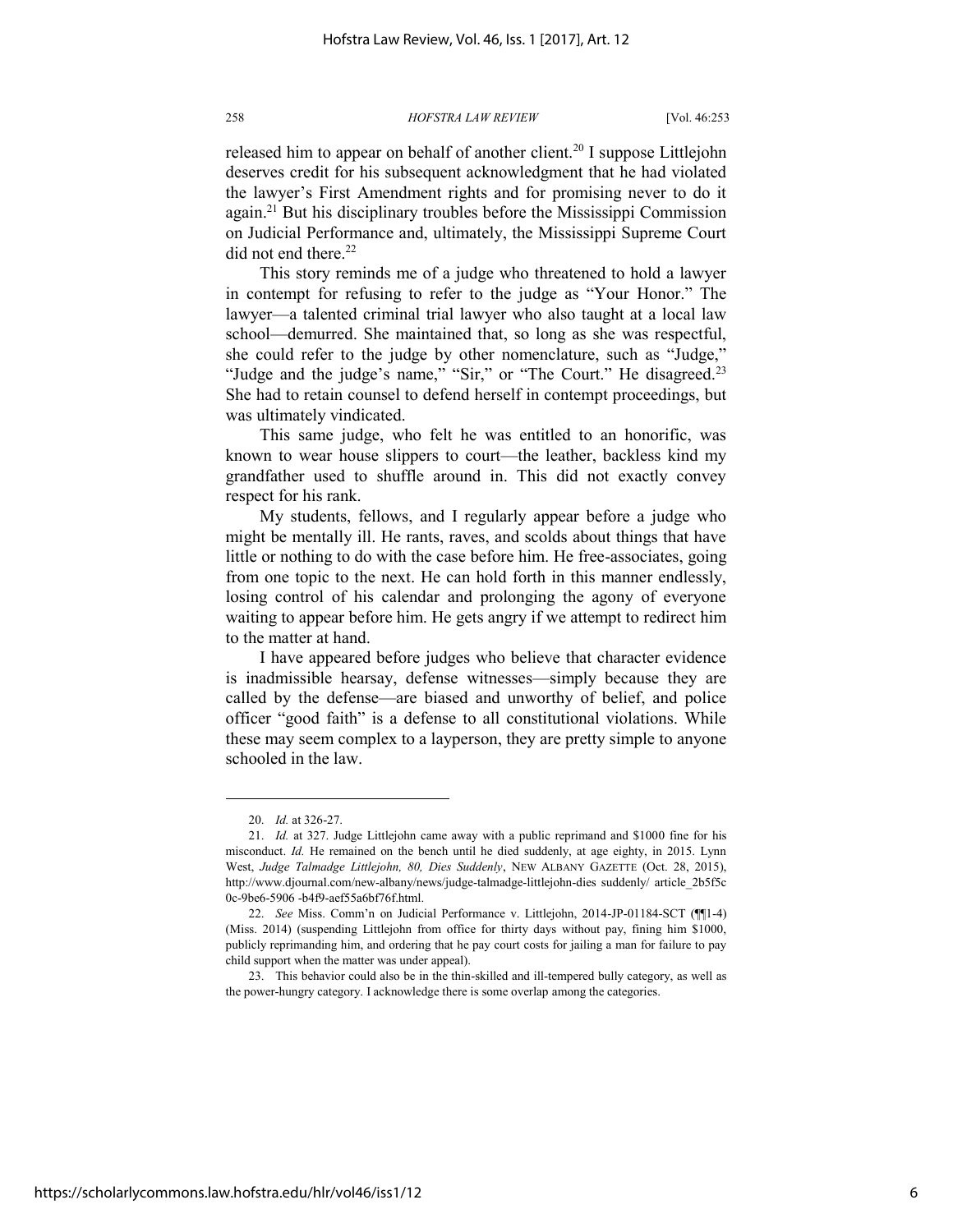One lower criminal court judge insisted that lawyers appearing before him preface everything they say by asking, "May I be heard?" This may be life imitating art, or art imitating life. The CBS television program "The Good Wife" featured a judge who insisted that lawyers qualify everything they said in her courtroom with "in my opinion."<sup>24</sup>

Law students and young lawyers expect judges to be like their best, most able professors, nimble and knowledgeable. Appearing before a judge who is the opposite is a great challenge for them. It is difficult to craft an effective argument for judges bewildered by the most basic procedural and evidentiary rules, and who say and do idiotic things with no awareness of their idiocy. Moreover, young, smart, well-prepared lawyers can be particularly threatening to these judges.

## III. THIN-SKINNED AND ILL-TEMPERED BULLIES

Early in my career, I represented an indigent defendant accused of setting fires in Center City, Philadelphia. Because of the serious charges, he was held without bond pending a preliminary hearing. This was the third time the hearing had been scheduled; the prosecution had succeeded in putting it off twice before. During this time—while my client was in custody—other suspicious fires were happening, suggesting someone other than my client was the perpetrator. Again, the prosecution asked for a continuance, vaguely pointing to ongoing investigation. I objected and asked that the case be dismissed or my client released. I pointed to the presumption of innocence, the real possibility of actual innocence here, and the unfairness of holding a person in jail while the prosecution gets its case in order. I kept arguing after the judge had ruled in the prosecution's favor. I couldn't seem to stop even though I knew it was a lost cause. I was playing to the courtroom, which was with me. This, of course, made the judge madder. He stormed off the bench, declaring there was no public defender in this courtroom and all my cases would be continued. He demanded the phone number to the chief public defender, which I gave him.

The problem was my clients were in custody. Although there was no guarantee they would be released if a hearing was held, they would definitely remain locked up with no hearing. I could not sacrifice them. I asked the court clerk to summon the judge. When he appeared, I

<sup>24.</sup> *The Good Wife's 14 Most Memorable Judges—In Our Opinion*, CBS, http://www.cbs.com/shows/the\_good\_wife/photos/1005658/the-good-wife-s-14-most-memorablejudges-in-our-opinion/101699/judge-patrice-lessner-ana-gasteyer- (last visited Nov. 15, 2017) (referring to *Fleas* (season one, episode sixteen) in which Judge Patrice Lessner insists that every lawyer in her courtroom follow an argument or statement with "in my opinion").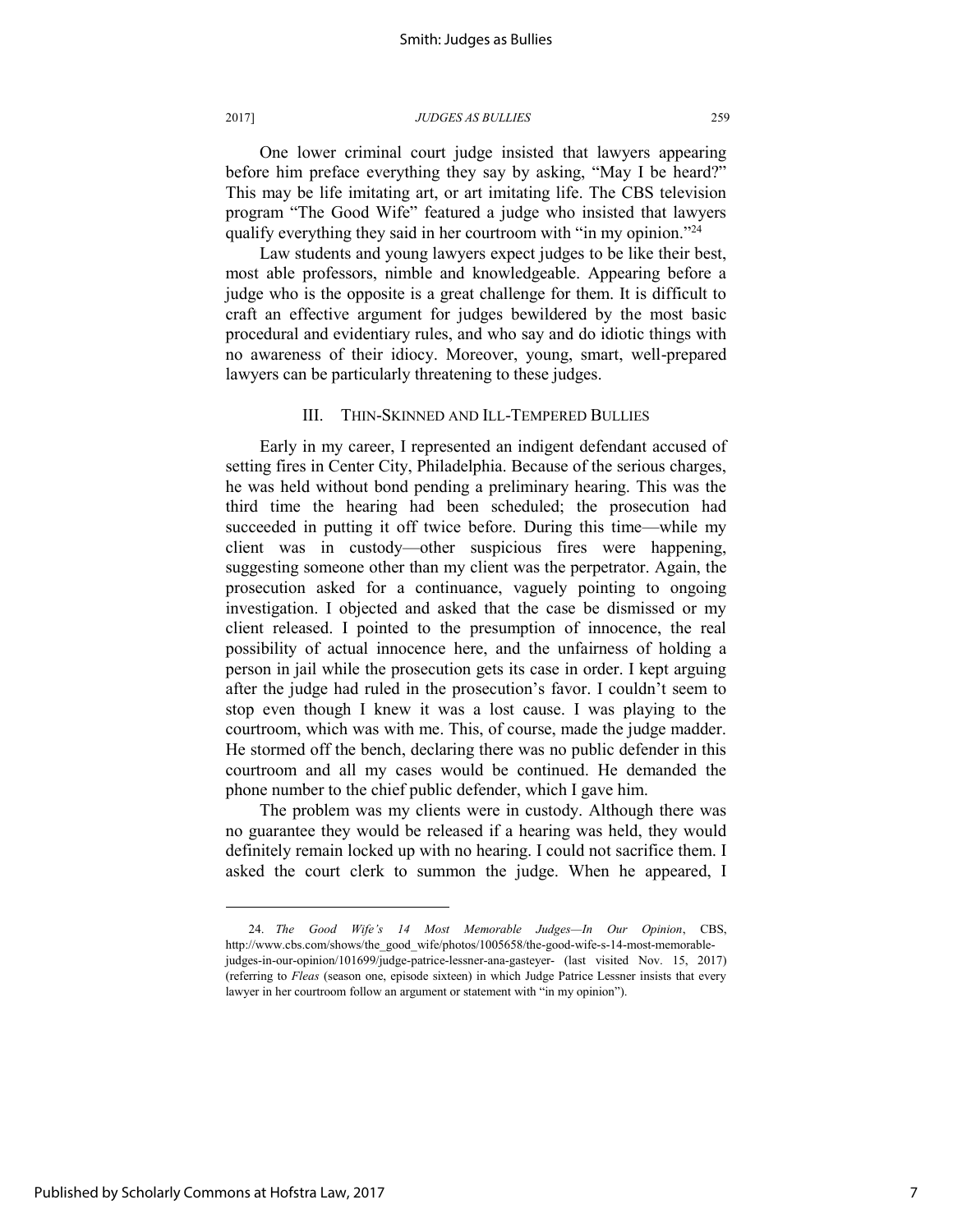apologized profusely. I meant no disrespect, had gotten carried away, and hoped the judge would forgive me. I was reinstated.

The ability to apologize with seeming sincerity is essential in dealing with thin-skinned judges. Most trial lawyers become expert apologizers who, out of necessity, develop the ability to articulate exactly what a peeved judge needs to hear. The challenge is to make sure the performance of a beautifully crafted apology does not appear to be a performance. This skill is also helpful in long-term relationships.

Apologetic lawyers have less impact on chronically ill-tempered judges who prefer to nurse their wounds rather than having them redressed.

I later learned that when the judge who stormed off the bench called my office, the chief defender backed me completely and refused to send another lawyer in my place. They trusted that I would handle it. This was good to know.

Thin-skinned and ill-tempered judges are quick to hold lawyers in contempt—almost always for continuing to talk when a judge says not to (this reality makes being held in contempt far less glamorous than might be imagined).<sup>25</sup> Although it is noteworthy when judges hold lawyers in contempt, it is not uncommon.<sup>26</sup> In 2007, a D.C. Superior Court judge threatened a young public defender with contempt and had her shackled and put in a holding cell for not obeying his order to sit down and be quiet.<sup>27</sup> The judge, an older white man, apparently lost patience with the public defender, an African American woman, who continued to argue with the judge. "Step her back, please. Step her back. Step the woman back, please. She won't listen to what I'm saying. She's disrupting the court," the judge said. $28$  "Step her back. I'm sorry to have to do this, ma'am, but I don't know what else to do."<sup>29</sup>

<sup>25.</sup> *See generally* Louis S. Raveson, *Advocacy and Contempt: Constitutional Limitations on the Judicial Contempt Power—Part One: The Conflict Between Advocacy and Contempt*, 65 WASH. L. REV. 477 (1990) [hereinafter Raveson, *Advocacy and Contempt, Part One*] (arguing that the judicial contempt power ought to be limited because it chills zealous advocacy); Louis S. Raveson, *Advocacy and Contempt—Part Two: Charting the Boundaries of Contempt: Ensuring Adequate Breathing Room for Advocacy*, 65 WASH. L. REV. 743 (1990) [hereinafter Raveson, *Advocacy and Contempt, Part Two*] (same).

<sup>26.</sup> *See* Raveson, *Advocacy and Contempt, Part One*, *supra* note 25, at 506-07, 509, 546-47, 567, 569, 573; Raveson, *Advocacy and Contempt, Part Two*, *supra* note 25, at 762-63, 767 n.84, 789 n.147.

<sup>27.</sup> Keith L. Alexander, *Colleagues Back Lawyer Detained in Dispute with Judge*, WASH. POST (Sept. 5, 2007), http://www.washingtonpost.com/wp-dyn/content/article/2007/09/04/AR2007 090402065.html.

<sup>28.</sup> *Id.* 

<sup>29.</sup> *Id.*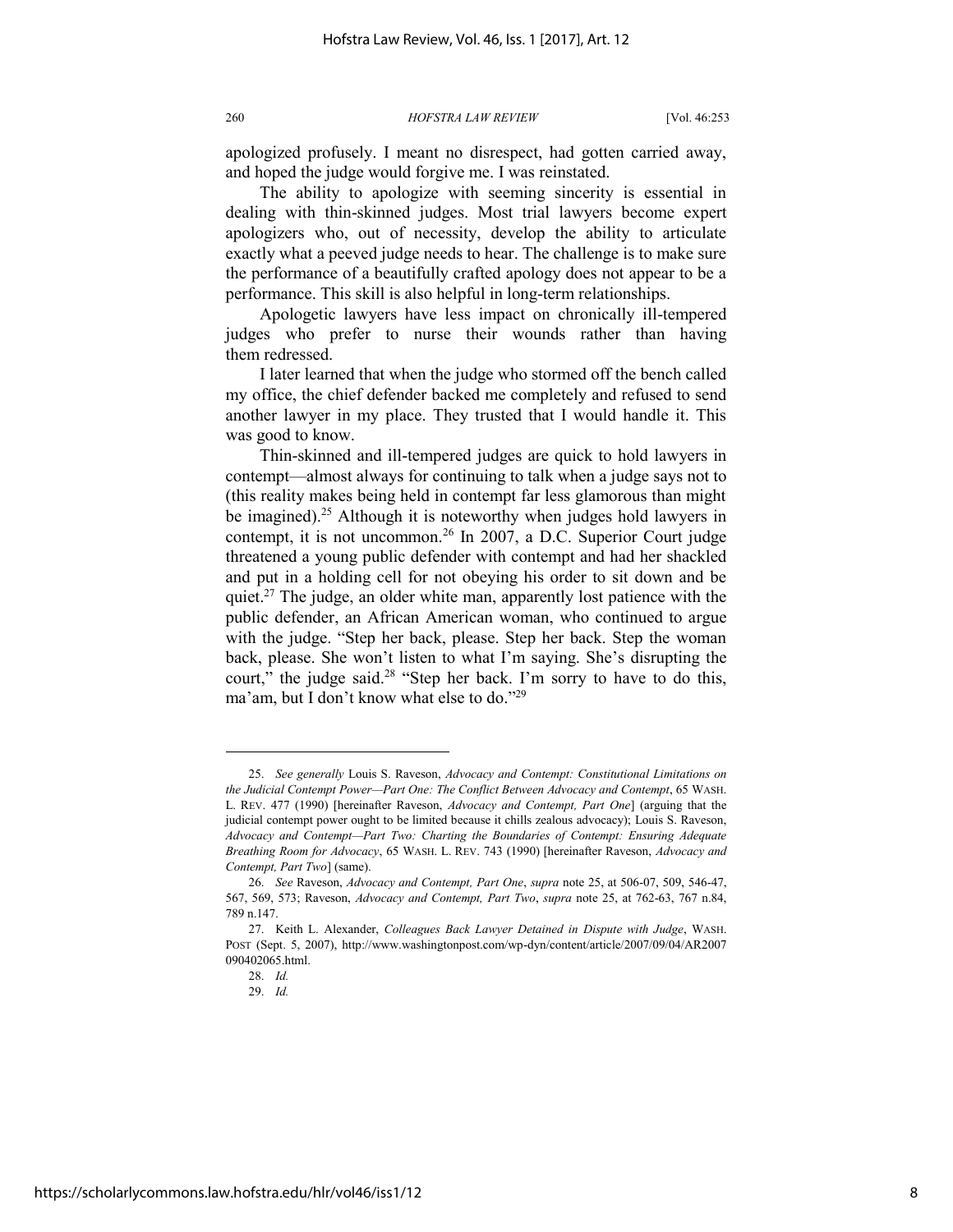One Boston judge was known to hold lawyers in contempt for random things she did not like, such as peering through the glass door in her courtroom.

Some judges go beyond holding lawyers in contempt or locking them up. A couple of years ago, one judge took a punch at a public defender.<sup>30</sup> Angered by Andrew Weinstock's refusal to waive his client's speedy trial rights, Brevard County, Florida, Judge John C. Murphy said, "[I]f I had a rock, I would throw it at you right now" and threatened to "go out back" and "beat [Weinstock's] ass."<sup>31</sup> The judge then made good on the threat by going out into the hall and punching Weinstock in the head.<sup>32</sup> The judge was suspended for a short while, sent to anger management classes, and returned to the bench.<sup>33</sup>

I confess I am not always adept at dealing with thin-skinned, illtempered judges. I don't understand why these personality types become judges in the first place, aside from sheer ambition. Courtrooms are not for the faint of heart—or thin of skin. The adversary system can be rough and tumble. This is as it should be: at its best, advocacy is spirited and fierce.<sup>34</sup> Of course, judges have a responsibility to control their courtrooms and rein in excessive behavior, but they should take in stride lawyers who are simply being vigorous advocates.

Still, there is inherent friction between lawyers and judges. As prominent legal ethicist and trial lawyer Monroe Freedman noted:

The problem is, in part, one of perspective. Along with a great deal of mutual respect between judges and the lawyers who appear before them, there is also a considerable amount of tension between them. One probable reason for that tension is the fact that the judge and the advocates have different functions. The lawyers are committed to seek justice as defined by the interests of their clients, while the judge is dedicated to doing justice between the parties. From the perspective of the judge, therefore, at least one lawyer in each case is attempting to achieve something to which her client is *not* entitled. From the

<sup>30.</sup> *Brevard Judge Tells Attorney 'I'll Beat Your Ass,' Allegedly Throws Punches*, WFTV-9 ABC, http://www.wftv.com/news/local/brevard-judge-accused-punching-public-defender\_ ngcgc/107406474 (last updated June 3, 2014, 6:39 AM).

<sup>31.</sup> *Id.*

<sup>32.</sup> *Id.*

<sup>33.</sup> Jacob Gershman, *Public Defender Quits After Judge in Courtroom Fight Returns to Bench*, WALL ST. J.: L. BLOG (July 8, 2014, 1:41 PM), http://blogs.wsj.com/law/2014/07/08/publicdefender-quits-after-judge-in-courtroom-fight-returns-to-bench.

<sup>34.</sup> *See* Raveson, *Advocacy and Contempt, Part One*, *supra* note 25, at 514 (noting that "some level of emotional reaction, some degree of temporary animosity, and a measure of turmoil, are part of the natural processes of trial advocacy").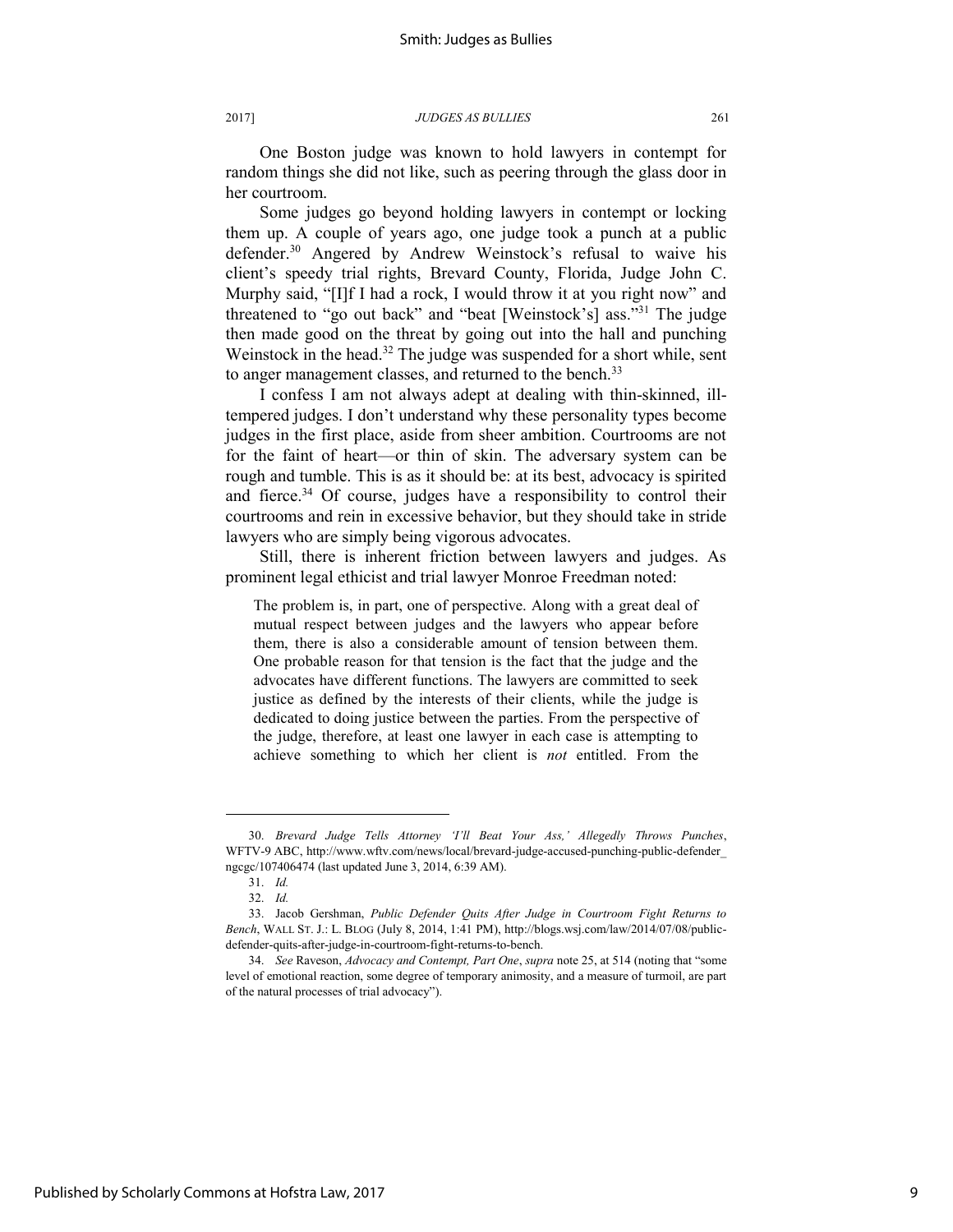perspective of the lawyer, however, the judge is always poised to deprive her client of something to which the client *is* entitled.<sup>35</sup>

As I acknowledged above, I'm not always at my best with thinskinned, ill-tempered judicial bullies. One instance was memorable: a misdemeanor assault trial with a student before a peevish and somewhat junior judge. Investigation had yielded a viable defense of self-defense supported by credible evidence, the student was well prepared and able, and our client was a middle-aged woman with no prior record and a plausible story. But the judge was doing everything possible to impede our efforts: sustaining every baseless objection by the prosecutor; restricting the number of witnesses we could call; and generally helping the prosecutor prop up a weak government case.

Although I generally try to keep a poker face at trial, $36$  I was apparently not hiding my dismay. The judge called me to sidebar. "Ms. Smith," he said, "Your facial expressions are conveying your dislike of this Court's rulings." "With all due respect, Your Honor," I replied, "that's *restraint*."

This did not go over well.

I tried to explain that, while I am a clinical supervisor, I am also a defense counsel. Lawyerly devotion and zeal are part of the package, both as an ethical obligation and model for students. I offered one of my favorite lines from the Court of Appeals for the D.C. Circuit: "A criminal trial is not a minuet."<sup>37</sup> I offered to go out for a beer when the case was over to discuss why I was so upset with the judge's rulings.

The judge was not mollified and did not seem interested in getting together after the trial.

I later realized I had blown a rare opportunity to quote Mae West, who, during a trial for indecency, was confronted by the trial judge about her attitude: "Miss West, are you trying to show contempt for this court?" She replied, "On the contrary, Your Honor. I was doing my best to hide it."

I suppose it could be said that, like the judges I'm criticizing, I can be a little thin-skinned. I did not take the judge's rulings in stride. But at

<sup>35.</sup> MONROE H. FREEDMAN, UNDERSTANDING LAWYERS' ETHICS 73 (1990).

<sup>36.</sup> I do so for both tactical and ethical reasons. First, a temper tantrum is not usually persuasive. Second, lawyers have an ethical obligation to "demonstrate respect for the legal system and for those who serve it, including judges, other lawyers and public officials." MODEL RULES OF PROF'L CONDUCT pmbl. para. 5 (AM. BAR ASS'N 2016). And to avoid conduct that is "prejudicial to the administration of justice." *Id.* r. 8.4(d). There is a little leeway, however. As part of our duty to the client, the legal profession, and the justice system, lawyers are allowed to confront and challenge the "rectitude of official action." *Id.* pmbl. para. 5.

<sup>37.</sup> Taylor v. United States, 413 F.2d 1095, 1096 (D.C. Cir. 1969).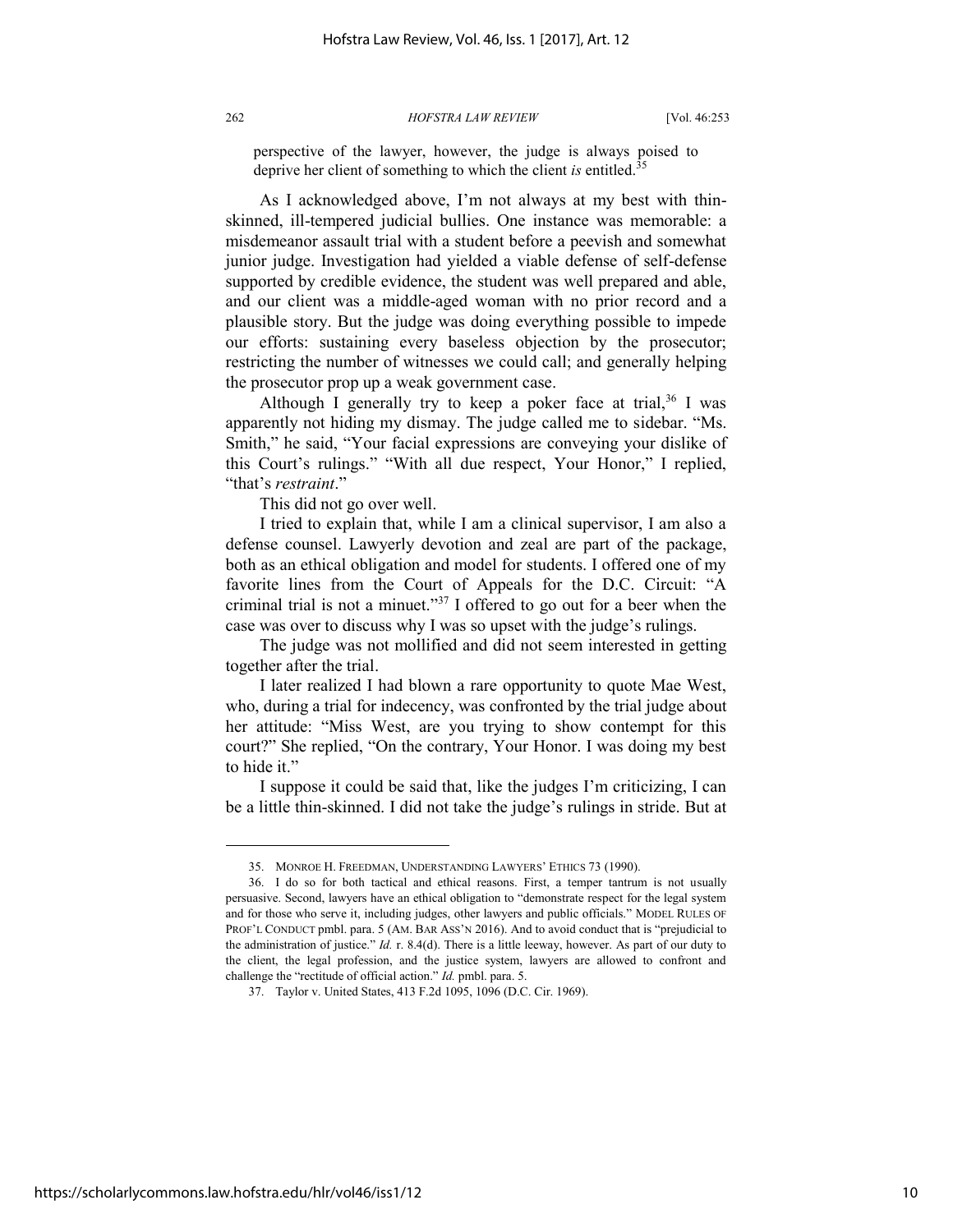least it was on behalf of someone else. It is hard to strike the right tone with a judge who is often-wrong-but-never-in-doubt. Lawyers have to swallow our pique, do what we can to convince the judge to do the right thing, and at the very least, make a decent record.

Still, some judges are so unpleasant it's hard to make a cogent argument in their presence. One judge literally snarls at attorneys who come before her, avoids eye contact except to scowl, and can't seem to speak in other than a snarky tone. Once, she told a post-graduate fellow who was especially self-possessed and inscrutable to "wipe that sour expression off your face." But she had no expression on her face! I spent two years working closely with this fellow and could never tell what she was thinking.

## IV. POWER HUNGRY BULLIES

Some judges just seem to enjoy the power. Whatever motivated them to become a judge, now they mostly like to throw their weight around. They are a judicial version of the *New Yorker* cartoon in which a police car is emblazoned with the words, "We're cops and you're not."

Sarcasm is a favorite tool of these judges. Mocking others especially those who can't fight back—seems to bring them enjoyment. Copious eye-rolling often accompanies the sarcasm. Apparently making others feel small makes them feel big.

One judge was known for rolling his eyes at defense witnesses and wheeling his chair around to turn his back on them in the presence of a jury. He ran his courtroom like a game show, coming down from the bench to talk directly to jurors and people in the audience. A former colleague had a trial before this judge. He was arguing a post-verdict motion in which he alleged that the judge had made highly improper comments to the jury during the trial. The comments were inflammatory and the judge was incensed with my colleague for making such allegations. "How dare you say these things!" the judge said. "I would never say such outrageous things in all my life. It is disgraceful that you should make such claims." My colleague replied, "Judge, I'm reading directly from the transcript. It's on page seventy-nine." The judge was not chastened. He huffed and snorted and muttered that it was all harmless. On appeal, the defense pointed out that the judge's fury over the allegations belied his conclusion that his misconduct was harmless. Unfortunately but not surprisingly, the appeals court ruled the comments were harmless.

Perhaps my colleague quoting from the transcript had something to do with what this judge did when I was before him. In the middle of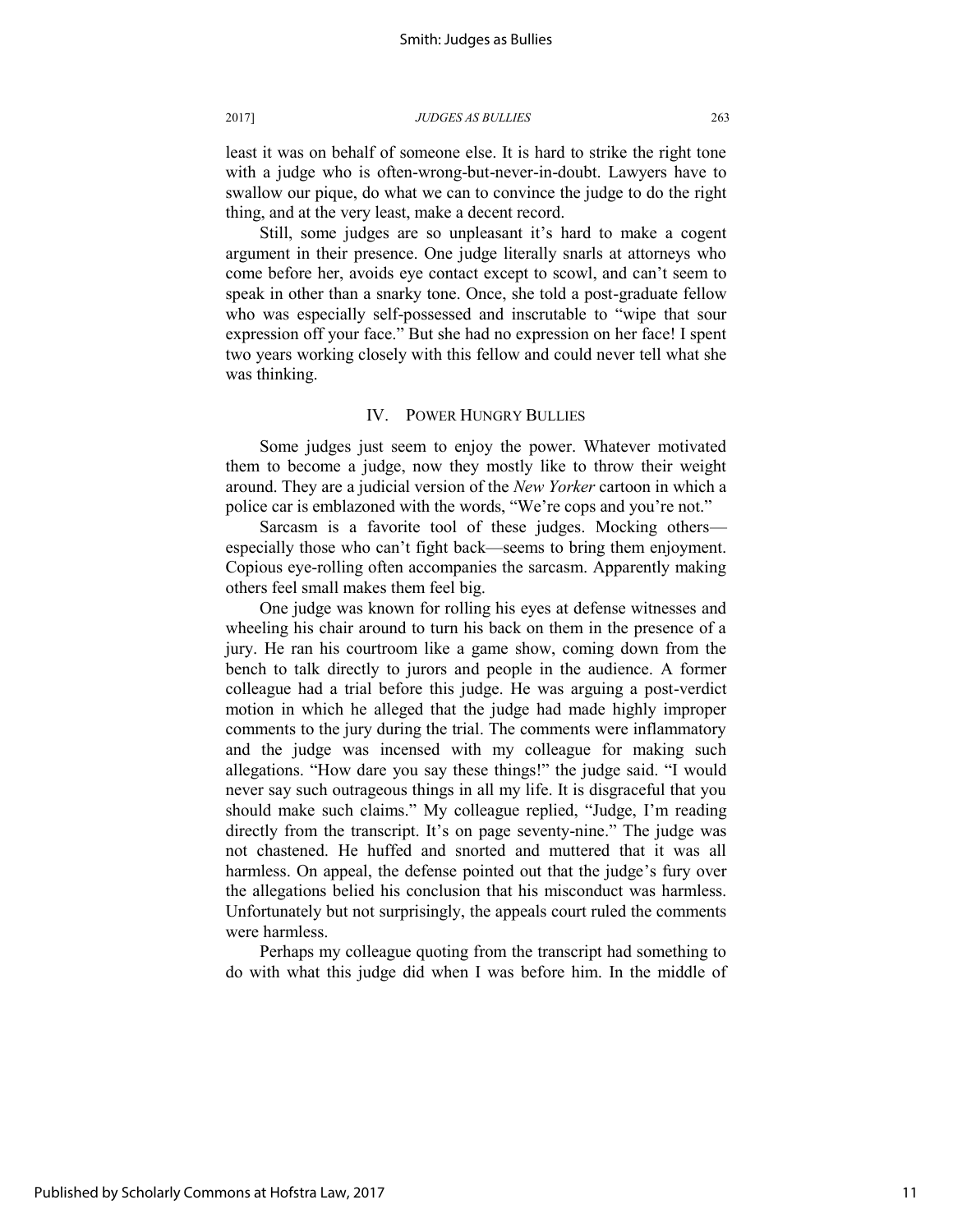trial, as I was about to call the first defense witness, the judge called me to sidebar. He leaned down and told the court reporter not to take down what he was about to say as it was "off the record." He then threatened to sentence my client to the maximum if I called her daughter as a witness. I told the court reporter to put on the record exactly what the judge had just said, which I repeated verbatim. The judge went nuts.

Speaking of court reporters, a judge who apparently didn't like having to deal with my (admittedly frequent) objections to his (often insane) rulings said to me, "Ms. Smith, every time you talk, this poor man—pointing to the court reporter—has to transcribe it. And he's not getting any younger." As it happened, this particular court reporter was sort of ancient. But what was I supposed to do about that?

One judge yelled at me throughout the entire voir dire (jury selection) process. He conducted the initial questioning of prospective jurors, but allowed the attorneys to ask follow-up questions. Yet, every time I asked a question he became enraged (though he would subsequently ask many of my questions). Out of the presence of jurors, he finally exploded. "Ms. Smith," he said, "You are making this process take much longer than it should." "Your Honor," I demurred. "I'd like to see the transcript. I bet you yelling at me is taking much more time than my questions."

I have to watch myself. Judges (and prosecutors) do not always appreciate my sense of humor.

A former student who was a relatively new public defender was assigned to appear before a juvenile court judge who required all lawyers in his courtroom to sign a contract with all kinds of rules for conduct in his courtroom, including being in court fifteen minutes before a case was scheduled, not arguing after the judge had ruled—not even to make a record, limiting objections to a single word, and keeping closing arguments to fifteen minutes no matter how complex the case. This was arguably a conflict of interest for defenders who essentially have a "contract" with their clients to pursue their interest, not the judge's.

A lawyer who appeared before a judge well before her case was scheduled to commence was met with hostility because the judge's previous case had concluded early and the judge had been waiting for twenty minutes with nothing else to do. The judge would not let her argue the scheduled matter, saying, "Nobody wastes this Court's time."

I tried a misdemeanor police assault case with a fellow that lasted several days, because the judge kept interrupting the trial to hear other matters. One day was especially frustrating. We were scheduled to begin first thing in the morning, only to have the case called at ten minutes before the luncheon recess. We were told we would resume promptly at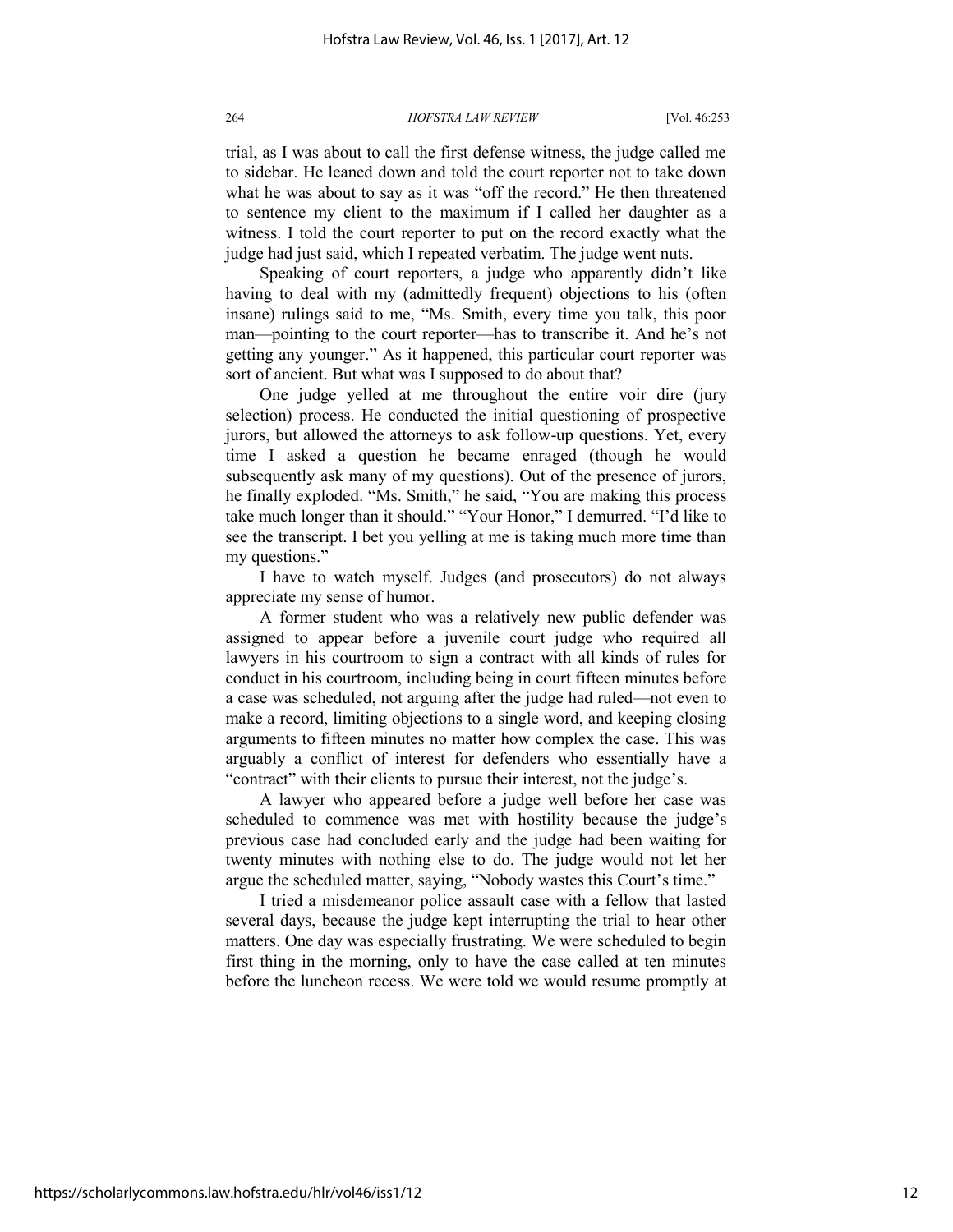2:00 p.m., but other matters again got in the way. By the time the trial was called, we got through barely twenty minutes of testimony before the court adjourned for the day.

When the judge said we would resume first thing the next day, I was anxious. I inquired whether the trial might be put off until the following day instead. I explained that my last legal ethics class of the semester was scheduled for the next day, there were nearly 100 students in it, and the class could not be rescheduled. The judge asked what time the class was. I said 3:30 p.m. This made the judge angry.

"That is ridiculous, Ms. Smith," he said. "What makes you think we won't be finished with this trial by tomorrow afternoon?" I swallowed hard and said, "I guess I have a little PTSD from today." The judge who was known for having a temper with lawyers, but who, to his credit, was always courteous to criminal defendants—lost it. I am not sure I have ever received such a dressing down by a judge. He said my remark was "outrageous" and "disrespectful." He refused to hear anything further from me, would not accept an apology, and stormed off the bench.

I don't know why my tongue-in-cheek comment set him off. I had appeared before him many times and he was a big supporter of the Georgetown clinical program. He was a former defense lawyer with a reputation for being smart and fair. I thought our relationship was solid enough to withstand a little teasing. Clearly, I got that wrong.

I prostrated myself before him. I followed up my in-court apology with an email expressing regret at the offense I had caused. My remark was a poor attempt at humor, I wrote. I had nothing but respect for the court and trusted he would not hold this unfortunate incident against my students, fellows, or clients. This last thing was a pressing concern; we were still in trial.

I received no reply. The next day, when the case was called for trial, I asked to approach to make sure all was well. It wasn't. In the presence of the fellow and the prosecutor, the judge dismissed the idea that I had meant to be humorous, and launched into another rebuke. I have repressed the substance of it because it was so shaming. I felt about an inch tall.

I sometimes fall back on an article in the *New York Times Magazine*  called "How to Take a Punch." The article quotes seventeen-year-old Claressa Shields, the first American woman to win an Olympic gold medal in boxing, in 2012.<sup>38</sup> She says you should never shut your eyes when you're about to be punched, and should try to avoid even

<sup>38.</sup> Malia Wollan, *How to Take a Punch*, N.Y. TIMES, May 13, 2016, (Magazine), at 33.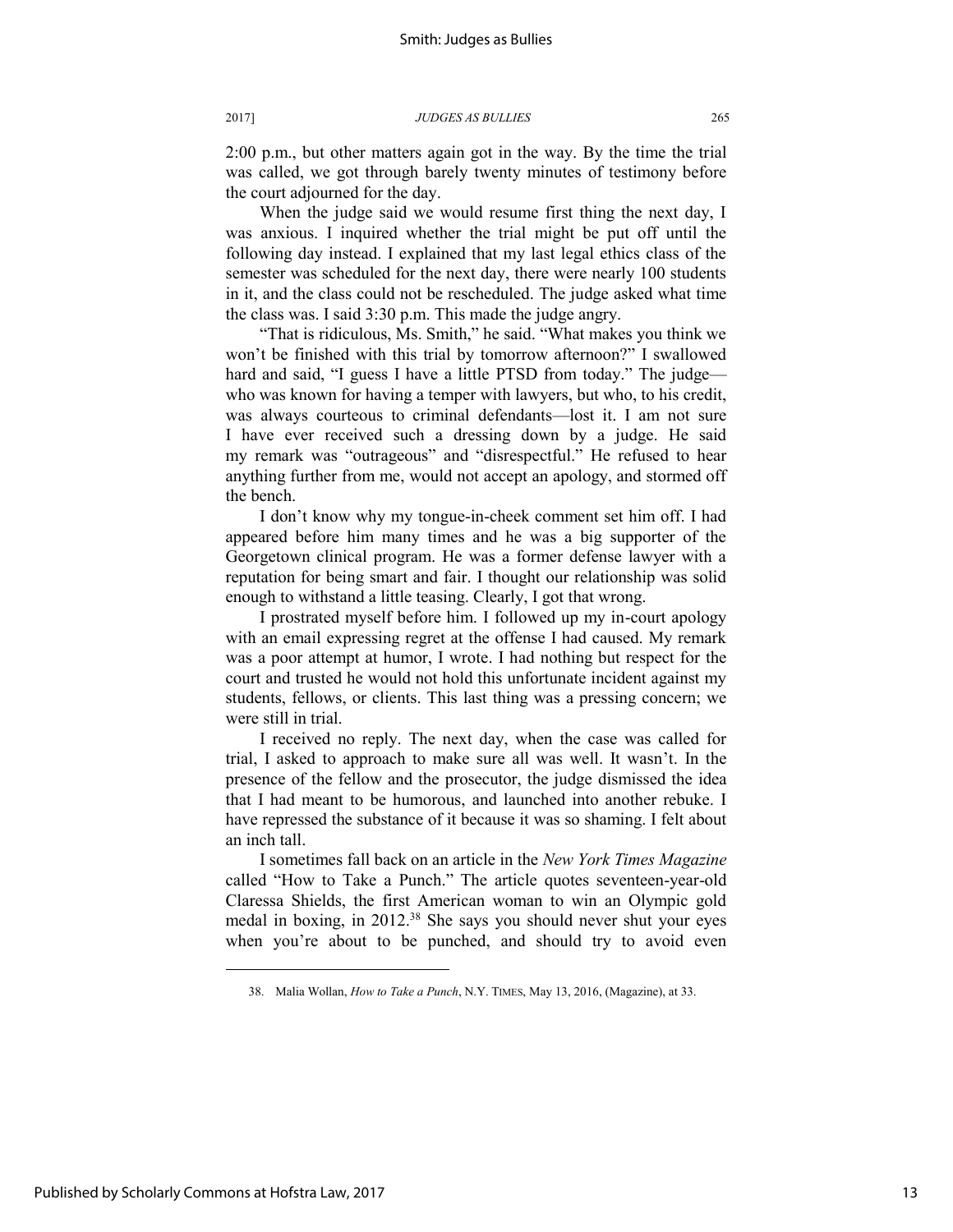blinking.<sup>39</sup> Instead, you should "watch the fist come in and learn from it."<sup>40</sup> "To counter a swing to the face," you should "duck your head to the side," a tactic called "slipping."<sup>41</sup> This is because, "even if it doesn't hurt," "[a] blow to the face looks bad."<sup>42</sup> Whatever you do, Shields counsels, "don't get angry. Don't let yourself be overtaken by fear, spite or rage.... If you get hit, tell yourself: It's just one punch."<sup>43</sup>

It was just one punch, I said to myself, as we went forward to trial. I can take it. I've taken worse. I also told myself that I did what I could to protect the client. This is not about me. We ultimately obtained an acquittal. Nothing heals a punch quicker.

After talking about this Essay with a handful of clinical teacher friends, it appears that power hungry judicial bullies might have a special hostility towards clinical teachers. The clinical teacher slap down is painfully familiar to all of us. One clinical colleague and her student were representing a woman who lived with her sister and helped raised the sister's baby. The child was two years old and had lived with their client her whole life. When the child was in daycare, the mother at home, and the aunt at work, a fire broke out in the home, causing the mother's death. When the father of the child—who had a history of abusing the mother, and had had no contact with the child—suddenly appeared, my colleague and her student went to court on an emergency motion to have their client declared a de facto parent. It was an emotional situation. My colleague, the clinical professor, was arguing. The father of the child was represented by an obnoxious, overbearing lawyer, who kept interrupting my colleague, and the judge was doing nothing to stop it. Finally, my colleague turned to the lawyer and said, "Please stop interrupting me." The judge became furious at my colleague and said, "I'll decide who gets to speak and when. You're not in the classroom now, Professor."

Another clinical colleague, who specializes in family law and domestic violence, was ordered by a judge not to talk to her client during a civil trial. This was to prevent her from counseling her client, who was currently on the witness stand, about the content of the client's testimony. But the order went well beyond not advising a testifying

- 39. *Id.*
- 40. *Id.*

- 41. *Id.*
- 42. *Id.* 43. *Id.*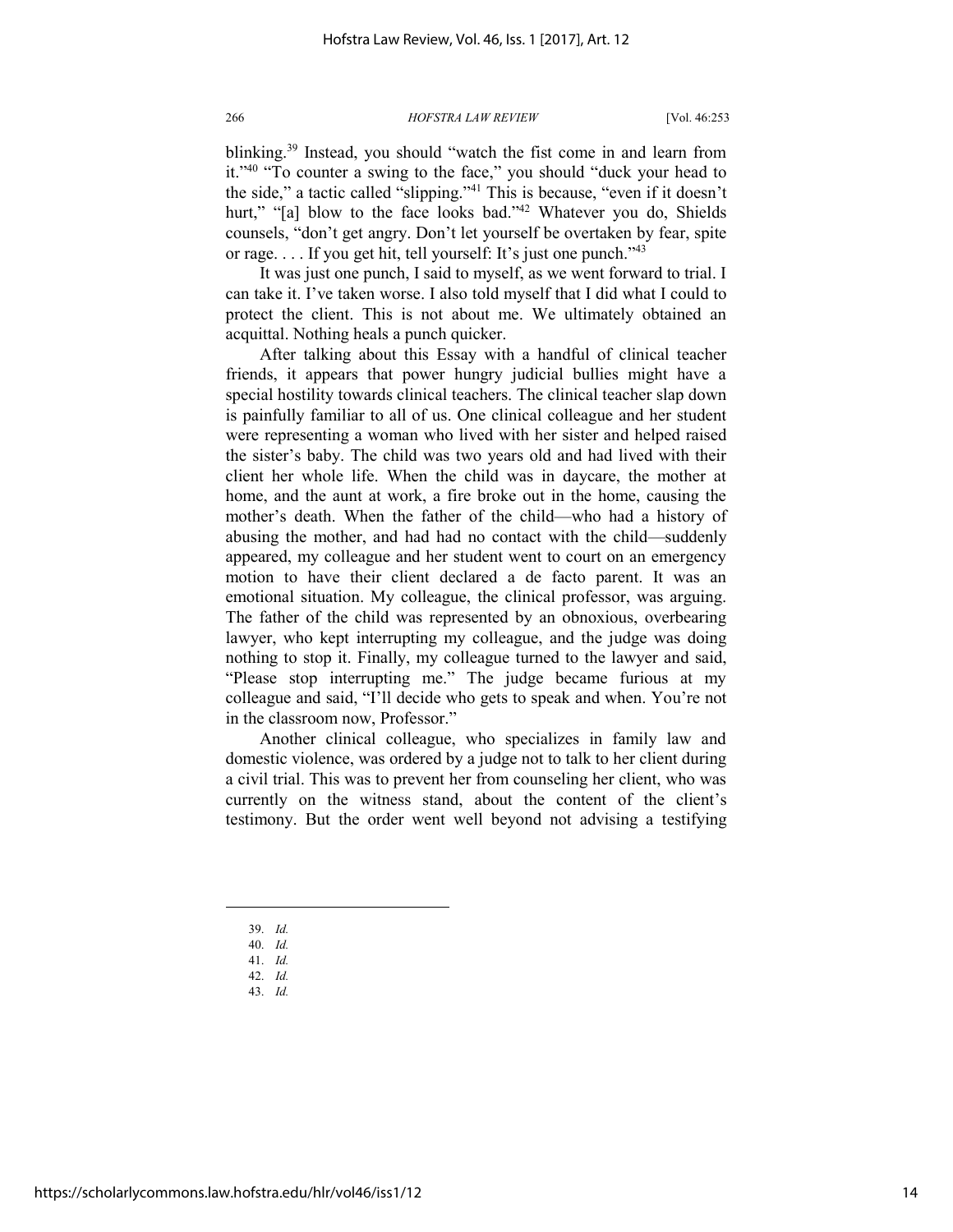l

2017] *JUDGES AS BULLIES* 267

client.<sup>44</sup> Speechless with surprise, she adhered to the judge's order. When she regained her equilibrium she explained to the judge that he cannot order her to violate core ethical responsibilities—communicating with a client, providing advice, and providing competent representation—and that her client also had a due process right to confer with counsel. The fact that my colleague was a law professor seemed to irk rather than impress the judge.

Many judges hate the "whispering" (also known as consulting) that is part of clinical supervision at a trial. It's like we're trying to pull a fast one. I'm glad they tend to take this out on the supervisor, not the student.

## V. BIASED BULLIES

It is axiomatic that judges are supposed to uphold the independence, integrity, and impartiality of the judiciary.<sup>45</sup> No matter how consciously or unconsciously biased judges may be as individuals, they are supposed to do better when they are on the bench.<sup>46</sup> Judges are supposed to be scrupulously fair, open-minded, even-handed, and unbiased.<sup>47</sup>

Yet, there is well-documented racial disparity in criminal sentencing.<sup>48</sup> In twelve states—Alabama, Delaware, Georgia, Illinois, Louisiana, Maryland, Michigan, Mississippi, New Jersey, North Carolina, South Carolina, and Virginia—more than half of the prison

<sup>44.</sup> *See* Geders v. United States, 425 U.S. 80, 91 (5th Cir. 1976) (holding that a trial court's order prohibiting attorney client communication during a trial violated a criminal defendant's Sixth Amendment right to counsel). *But see* Perry v. Leeke, 488 U.S. 272, 284-85 (4th Cir. 1989) (allowing such a prohibition during a brief recess when a defendant is on the stand, but cautioning that prohibiting lawyer-client consultation should not be automatic).

<sup>45.</sup> *See* MODEL CODE OF JUDICIAL CONDUCT Canon 1 (AM. BAR. ASS'N 2010) ("A judge shall uphold and promote the independence, integrity, and impartiality of the judiciary, and shall avoid impropriety and the appearance of impropriety.").

<sup>46.</sup> *See Judges: Six Strategies to Combat Implicit Bias on the Bench*, A.B.A. (Sept. 2016), https://www.americanbar.org/publications/youraba/2016/september-2016/strategies-on-implicitbias-and-de-biasing-for-judges-and-lawyer.html (reporting about a program at the annual American Bar Association conference on implicit bias and de-biasing strategies for judges and lawyers, and recommending techniques and strategies for confronting bias). *See generally* Jeffrey Rachlinski et al., *Does Unconscious Racial Bias Affect Trial Judges?*, 84 NOTRE DAME L. REV. 1195 (2009) (finding that judges harbor the same kinds of implicit biases as others; these biases can influence their judgment, but, with sufficient motivation, judges can compensate for the influence of bias).

<sup>47.</sup> *See* MODEL CODE OF JUDICIAL CONDUCT Canon 1.

<sup>48.</sup> *See* ASHLEY NELLIS, SENTENCING PROJECT, THE COLOR OF JUSTICE: RACIAL AND ETHNIC DISPARITY IN STATE PRISONS 3, 8 (June 2016), http://www.sentencingproject.org/ publications/color-of-justice-racial-and-ethnic-disparity-in-state-prisons (documenting that African Americans are incarcerated in state prisons at five times the rate of whites, and at least ten times the rate in five states).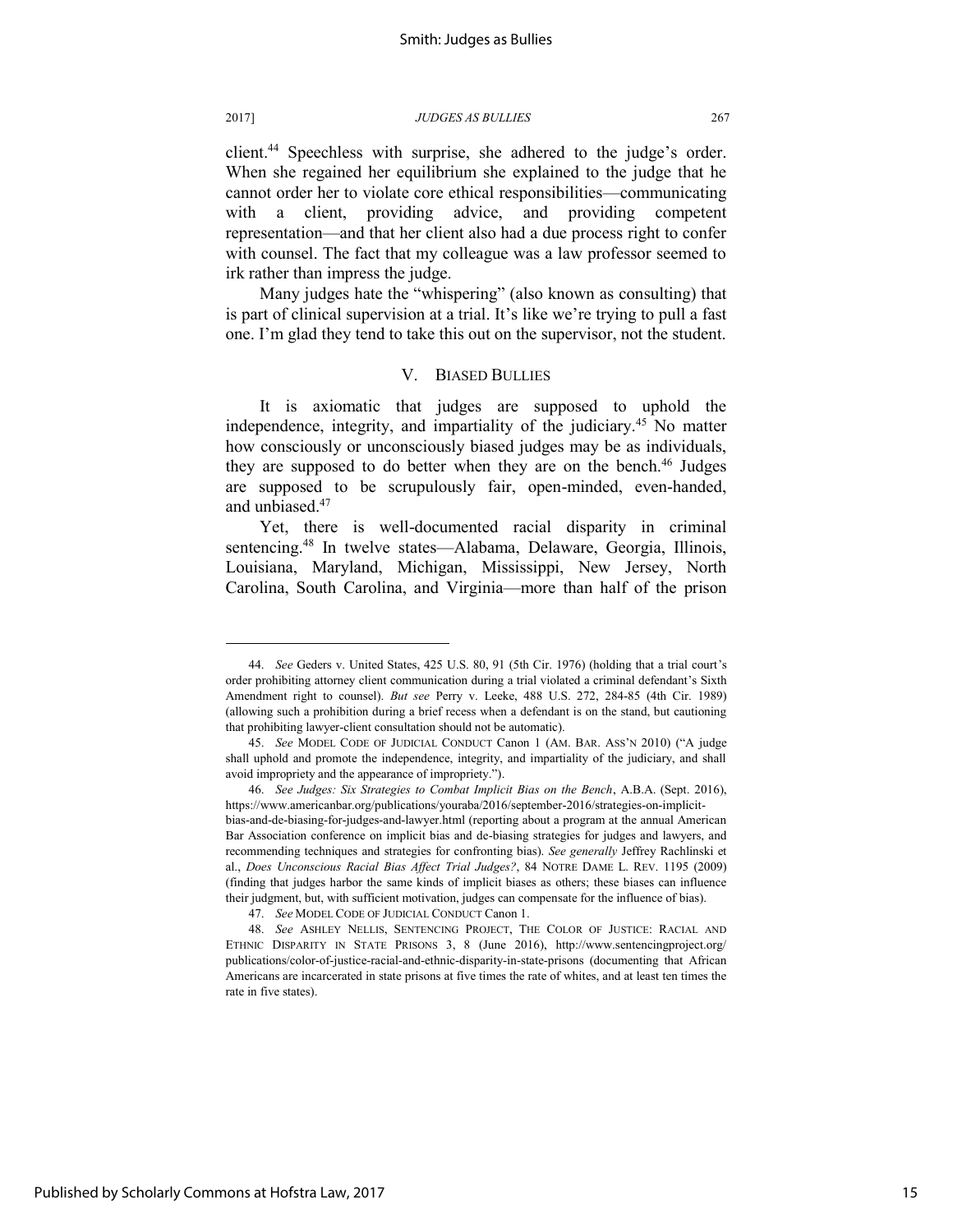population is black.<sup>49</sup> Maryland tops the nation: though African Americans are about 30% of the state's population,<sup>50</sup> they make up  $72\%$ of the prison population.<sup>51</sup> In Oklahoma, the state with the highest overall black incarceration rate, one in fifteen adult black males is in prison.<sup>52</sup>

When considered in conjunction with the growing length of sentences, the bullying becomes more vivid. According to a recent study, the average time served in state prison has grown by about 37%, with the sentences of the top 10% serving the longest sentences up by 42%.<sup>53</sup> For instance, in Michigan, a ten-year sentence was the average sentence of long-serving prisoners in 1989.<sup>54</sup> By 2013, these prisoners were serving twenty-six years.<sup>55</sup>

Notably, we are locking up very young people for very long periods of time. The study found that two out of five of those serving the longest terms were sentenced before age twenty-five.<sup>56</sup> In view of the impact of race on sentencing, it is no wonder that in some neighborhoods you barely see any young African American men, and black women seem to way outnumber black men.<sup>57</sup>

l

53. Manuel Villa, *How To Count the Hidden Prisoners: A New Study Examines the Lingering Impact of War-on-Crime Policies*, MARSHALL PROJECT (July 18, 2017), https://www.themarshallproject.org/2017/07/18/how-to-count-the-hidden-prisoners#.2R6M7lvYc?utm\_ medium=email&utm\_campaign=newsletter&utm\_source=opening-statement&utm\_term=newsletter-20 170719-803 (reporting the findings of a new report by the Urban Institute's Justice Policy Center, which examined data from forty-three states and Washington, D.C.).

In New York, almost 120,000 black men between the ages of 25 and 54 are missing from everyday life. In Chicago, 45,000 are, and more than 30,000 are missing in Philadelphia. Across the South—from North Charleston, S.C., through Georgia, Alabama and Mississippi and up into Ferguson, Mo.—hundreds of thousands more are missing.

 They are missing, largely because of early deaths or because they are behind bars. . . . African-American men have long been more likely to be locked up and more likely to die young, but the scale of the combined toll is nonetheless jarring. It is a measure of the deep disparities that continue to afflict black men—disparities being debated after a recent spate of killings by the police . . . .

<sup>49.</sup> *Id.* at 3.

<sup>50.</sup> *QuickFacts: Maryland*, U.S. CENSUS BUREAU, https://www.census.gov/quickfacts/fact/ table/MD/PST045216 (last visited Nov. 15, 2017).

<sup>51.</sup> NELLIS, *supra* note 48, at 3.

<sup>52.</sup> *Id.*

<sup>54.</sup> *Id.*

<sup>55.</sup> *Id.*

<sup>56.</sup> *Id.*

<sup>57.</sup> *See* Justin Wolfers et al., *1.5 Million Missing Black Men*, N.Y. TIMES: THE UPSHOT, (Apr. 20, 2015), https://www.nytimes.com/interactive/2015/04/20/upshot/missing-black-men.html? r=0 (finding that for every hundred black women not in jail, there are only eighty-three black men, and the remaining men—1.5 million of them—"are, in a sense, missing"). The numbers are disturbing: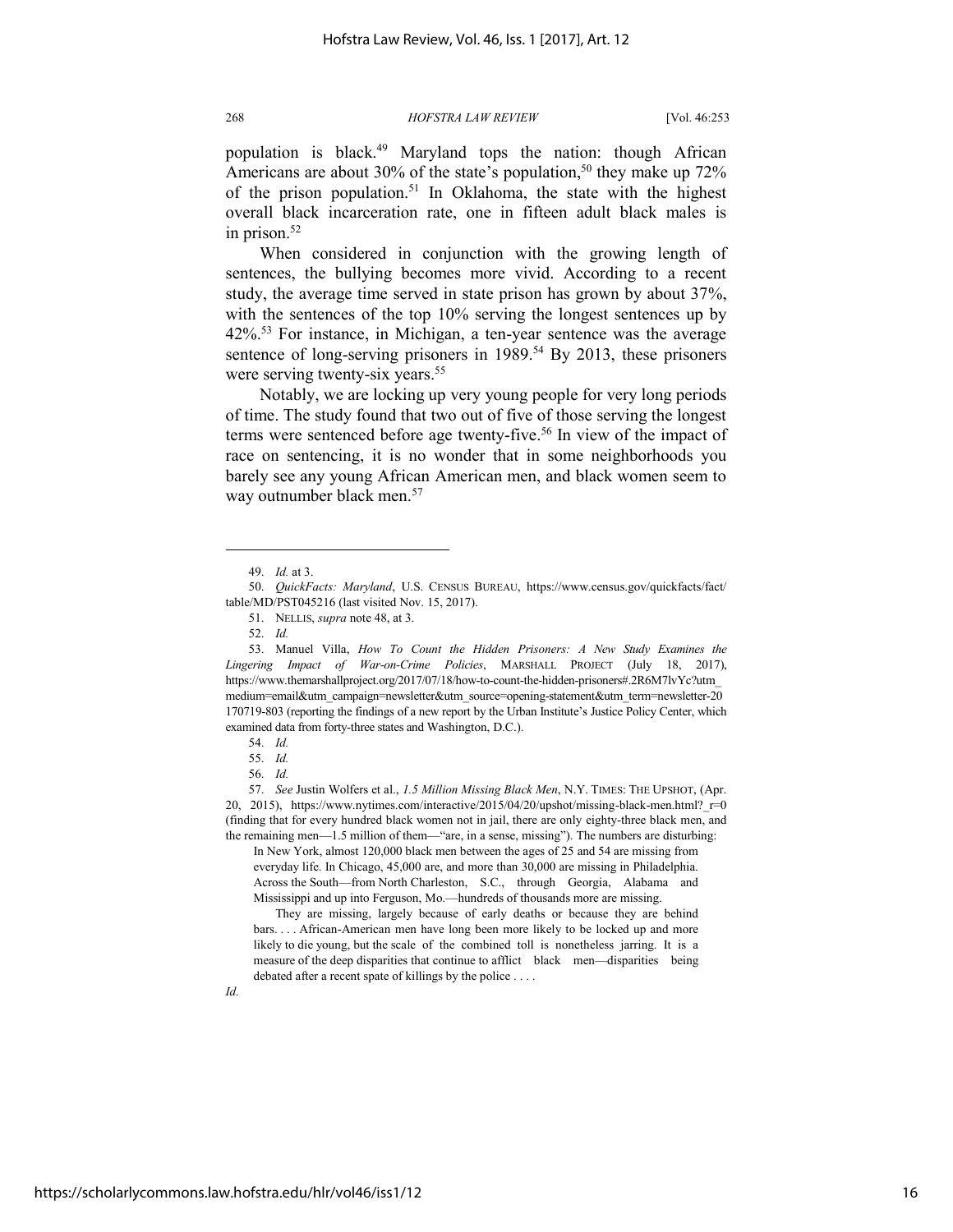Judges bear significant responsibility for this persistent, grim reality. Although there are myriad factors underlying mass incarceration and its disproportionate impact on black and brown people,<sup>58</sup> judges often have the last word.<sup>59</sup>

This is the most important and destructive kind of biased bullying—the kind that puts some people in prison more than others for no other reason than their race or ethnicity. In sharing other examples, I do not mean to diminish this core example.

Judges have been shown to be biased in favor of the prosecution in criminal cases for many reasons, especially elected judges.<sup>60</sup> Most criminal defense lawyers experience this reality not anecdotally but daily. I once drew a cartoon (I am an erstwhile and still occasional cartoonist) that featured a public defender saying, "Good morning" to a judge, the prosecutor objecting, and the judge sustaining the objection. This pretty much sums it up.

Because overt racial bias is strictly forbidden, and judges are mindful of this, one seldom hears of a judge using the "n-word" or other overt expressions of racism.<sup>61</sup> Still, other expressions of racial, ethnic, and gender bias inevitably leak out.

A judge took the bench in an empty courtroom awaiting an attorney with an emergency motion. Court officers and clerks were in the courtroom. The judge was told that an attorney with a Jewish last name—let's say Greenberg—was on his way. The judge proclaimed, "Greenberg is on his way? Turn on the ovens!"

A Jewish civil poverty lawyer and her colleague, a man whose last name is Kelly, appeared in court on a matter. They introduced themselves to the judge. The judge turned to the male lawyer and said,

<sup>58.</sup> *See* JAMES FORMAN, JR., LOCKING UP OUR OWN: CRIME AND PUNISHMENT IN BLACK AMERICA 13-14 (2017) (noting that mass incarceration did not happen overnight and it consisted of many components, including legislators, police, prosecutors, defense lawyers, judges, and corrections agencies).

<sup>59.</sup> *See id.* at 1-7, 14 (recounting a case in which a judge sentenced a fifteen-year-old firsttime offender who pled guilty to possession of a handgun and small amount of marijuana to six months in a dungeon-like juvenile detention facility).

<sup>60.</sup> *See also* Bright & Keenan, *supra* note 5, at 784-92, 795-800, 803-11 (documenting that elected judges in capital cases failed to enforce defendants' constitutional rights, showed a higher tendency to impose the death penalty, and delegated their decision-making function to prosecutors). *See generally* Keith Swisher, *Pro-Prosecution Judges: "Tough on Crime," Soft on Strategy, Ripe for Disqualification*, 52 ARIZ. L. REV. 317 (2010) (documenting the "personal and systemic bias" of tough-on-crime judges and calling for their disqualification from presiding over criminal cases).

<sup>61.</sup> Judges would never make the mistake that comedian Bill Maher recently made, when referring to himself as a "house n\*\*\*\*\*" in an interview with Nebraska Senator Ben Sasse. *See* Dean Obeidallah, *Bill Maher's Use of 'N-Word' Is No Joke*, CNN http://www.cnn.com/2017/06/03/opinions/bill-maher-n-word-not-funny-obeidallah/index.html (last updated June 3, 2017, 10:59 PM).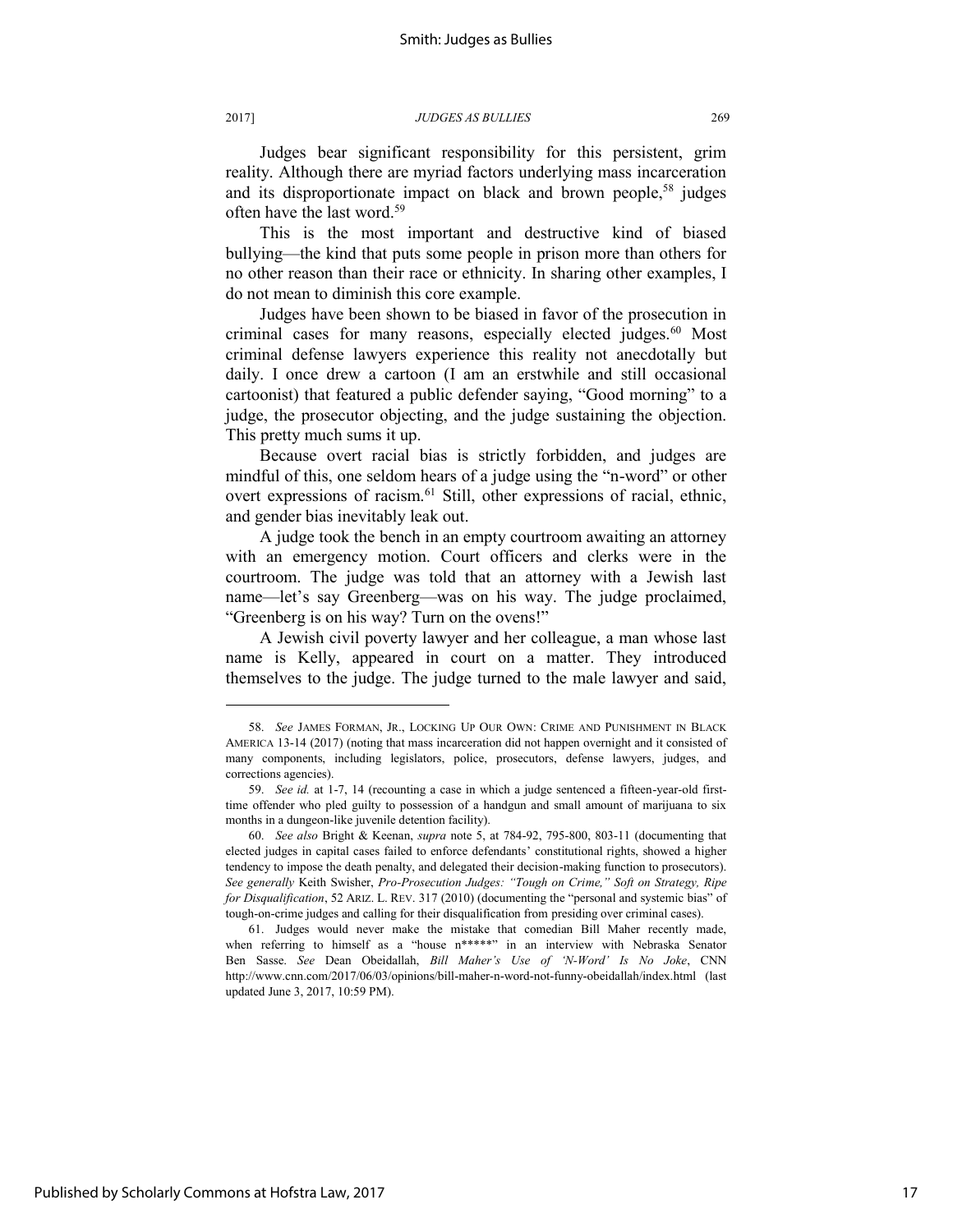"So nice to see a Kelly here from legal services. We usually get Schwartzbaums and Goldsteins."

Once, I was in the middle of an impassioned closing argument in a murder case. The defense was self-defense and I was trying to convey how frightened my client was under the circumstances leading up to the killing. Things were happening fast: my client was cornered; he had no other choice. My delivery of this argument was rapid but the court reporter was having no problem keeping up. Suddenly, the judge interrupted my closing and called me to sidebar with the prosecutor. "Ms. Smith," he said. "Where are you from—New York, Philadelphia?" I had no idea what he was driving at. I wanted to say, "Your Honor, now is not a good time to get to know me." I looked at the judge quizzically. He said, "Slow down. You're talking too fast."

I said okay and got back to my closing. I didn't have time to think about it. Afterwards, my co-counsel called the judge's conduct anti-Semitic. I am recognizably Jewish. As it happens, I'm not from either New York or Philadelphia (I was born and raised in Chicago's Northshore), though I've lived in both cities. According to my co-counsel, this was the judge's shorthand for cities with large Jewish populations.

Another incident was less ambiguous. During a cross-examination in a juvenile delinquency matter, the trial judge suddenly became angry at my use of leading questions (which is, of course, a hallmark of cross). "Ms. Smith," the judge admonished, "Do not put words in the witness's mouth. There will be no shysters in my courtroom."

One judge told a dark-skinned black man to smile during a power outage in the courthouse so that he could see him.<sup>62</sup>

I doubt the older white male D.C. Superior Court judge who locked up the young black female public defender would have done that to a white man. Another white male judge in the D.C. trial court threatened to lock up a black male public defender (though he ultimately backed off). But it's not just white male judges. An African American woman judge once locked up an African American woman public defender in D.C.

There is a persistent casual sexism in court in which male lawyers are taken more seriously than female lawyers. It is subtle but palpable (female judges may also perceive that they are taken less seriously than male judges).

<sup>62.</sup> Elsa Walsh, *D.C. Judge Assailed for Racial Remarks to Prosecutor*, WASH. POST (June 12, 1987), https://www.washingtonpost.com/archive/local/1987/06/12/dc-judge-assailed-for-racialremarks-to-prosecutor/35fd72e4-86af-4af0-83fe-c1e5c79b87ee/?utm\_term=.4b2ebb922ea4.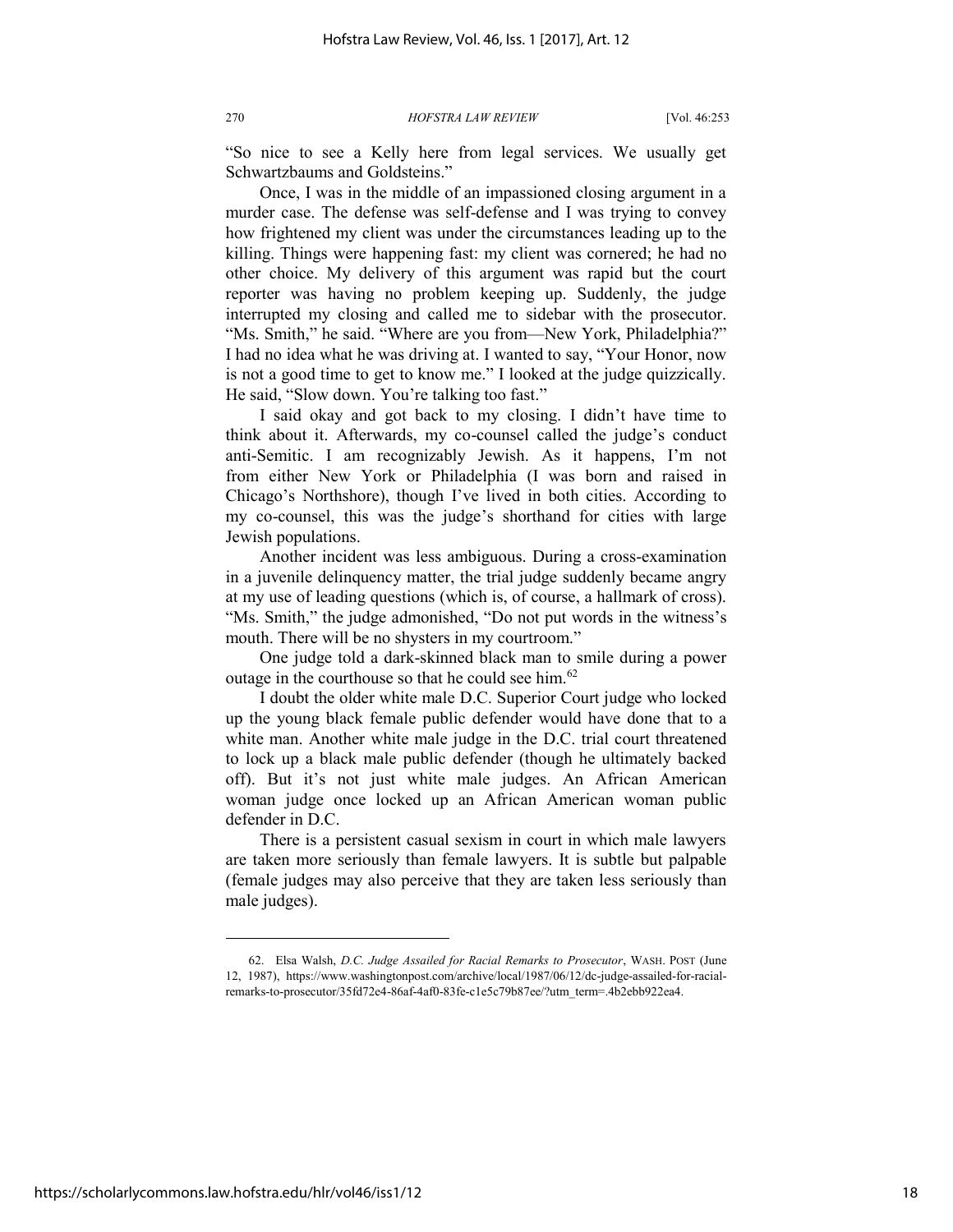One judge made a public defender who was seven months pregnant stand during a lengthy voir dire. Another judge refused to allow a breastfeeding public defender regular breaks to pump breast milk.<sup>63</sup> Judges are routinely dismissive of scheduling concerns related to parenting. Before women in pant suits became commonplace (think Hillary Clinton), some judges used to refuse to let women lawyers wear pants in his courtroom.

When I was a public defender, I used to appear before an older male judge who ran "motions court," a courtroom devoted to a range of miscellaneous motions and issues. There was a period when a female colleague and I were assigned to his courtroom. After we had concluded the day's hearings, he would turn to us and say, "What are you girls doing now—going shopping?"<sup>64</sup>

Judges can be complacent about their ability to overcome implicit or unconscious bias. In 2016, there was a public gathering at which five judges who were seeking to become the Chief Judge of the D.C. Superior Court answered questions from the audience (submitted anonymously on index cards). One of the questions was how the candidates might deal with implicit or unconscious bias on the bench. One after another, each judge maintained that the D.C. Superior Court was an especially impressive and enlightened court, that all judges were committed to being fair and impartial, and they had had "a training" on implicit bias so it wasn't a problem.

## VI. CONCLUSION: WHAT'S A DEFENDER TO DO?

Let me acknowledge again that being a judge is not easy. The responsibility is awesome. Moreover, even the best, most wellintentioned judges can get worn down by the daily grind of the system. This is particularly so for state trial court judges; the size of many urban court dockets could fell the most indefatigable judge. Those interested in becoming a judge should have eyes wide open about how challenging, exhausting, and lonely being on the bench can be.

But the slog of judging is no excuse for bullying. The demands of the work are no excuse for meanness.

l

19

<sup>63.</sup> *See* Staci Zaretsky, *Breast-Feeding Is Against the Law in This Judge's Courtroom*, ABOVE THE LAW (June 23, 2015, 1:30 PM), http://abovethelaw.com/2015/06/breastfeeding-isagainst-the-law-in-this-judges-courtroom (reporting that a Miami-Dade County judge refused to accommodate a defender's request for a fifteen-minute break every three to four hours during trial so that she would be able to pump breast milk).

<sup>64.</sup> I admit that we did occasionally stop at the local department store, Wanamaker's, which was right next to the courthouse, on our way back to the office. But so did some of our male colleagues.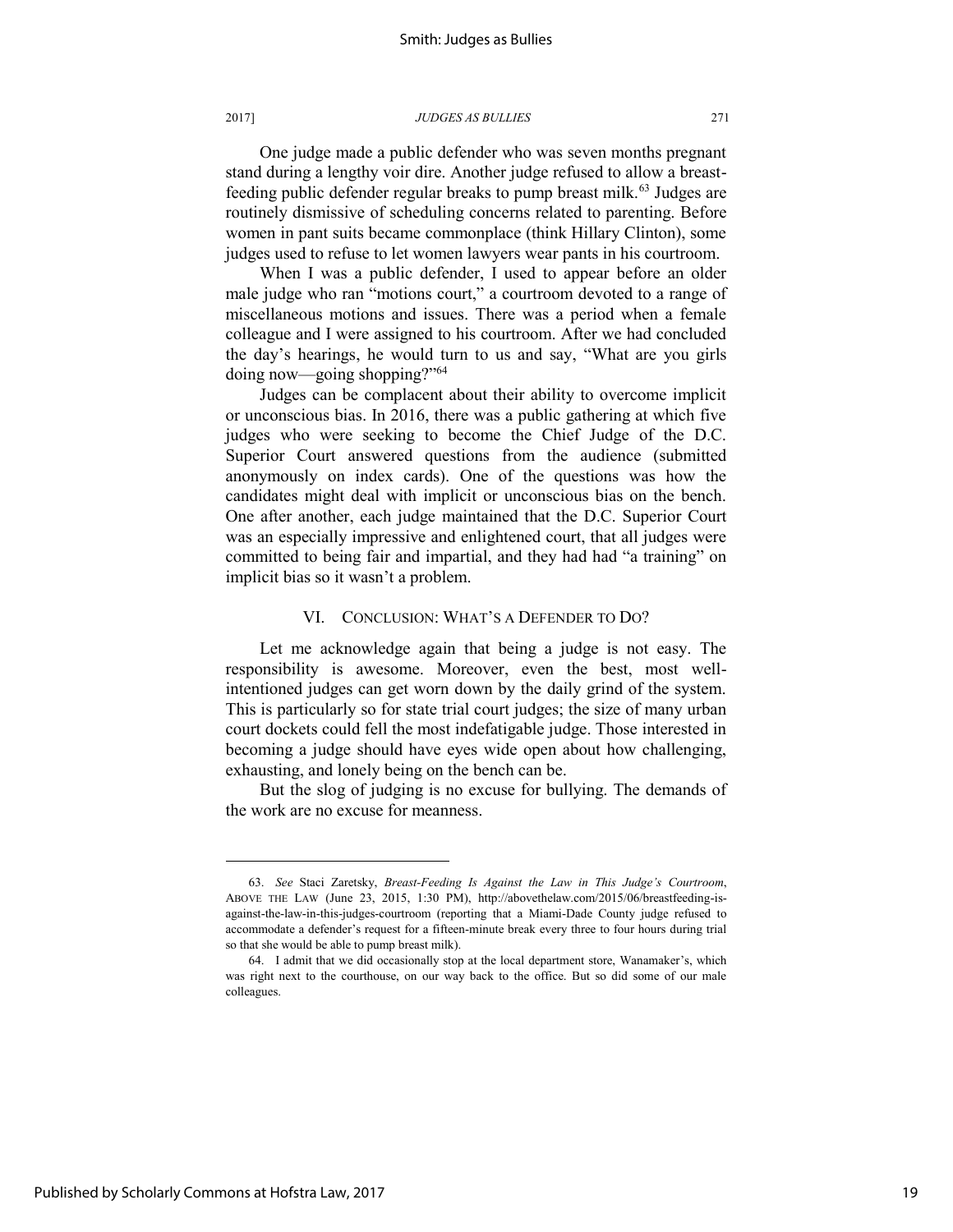The problem is that no one calls these judges out on their improper behavior—except, under exceptional circumstances, a disciplinary commission or appellate court<sup>65</sup> or the press.<sup>66</sup> Court staff—clerks, court officers, bailiffs, court reporters, probation officers—have little incentive to criticize judges and are loath to do so in view of their place on the court totem pole. Other trial judges feel it is none of their business unless they have a supervisory role.

Trial lawyers cannot call judges out on their bullying without risking reprisal. Many lawyers—especially public defenders—are repeat players. Even if indignation is warranted in the moment, we have to be mindful of the impact on other clients. We properly place our clients current and future—ahead of our own hurt feelings or wounded egos.

But maybe we shouldn't. Rule 8.3(b) of the American Bar Association's Model Rules of Professional Conduct, on maintaining the integrity of the profession and reporting misconduct, requires "[a] lawyer who knows that a judge has committed a violation of applicable rules of judicial conduct that raises a substantial question as to the judge's fitness for office shall inform the appropriate authority."<sup>67</sup> The comment to Rule 8.3 notes that self-regulation of the legal profession includes initiating a disciplinary investigation when a lawyer encounters misconduct by judges as well as lawyers.<sup>68</sup> The comment further notes that lawyers should report even an "apparently isolated violation," as this might "indicate a pattern of misconduct that only a disciplinary investigation can uncover."<sup>69</sup>

But it takes guts. First, you have to put aside the belief that "bench slaps"<sup>70</sup>—or bench *punches*—are a normal part of law practice. Second, you have to be willing to confront power directly, knowing it probably won't go well.

I don't know what would have happened if, instead of prostrating myself before that judge who became apoplectic at my crack about PTSD, I had said, "Look, I'm sorry I offended the Court, but your

<sup>65.</sup> *See, e.g.*, Miss. Comm'n on Judicial Performance v. Littlejohn, 2014-JP-01184-SCT (¶1) (Miss. 2014).

<sup>66.</sup> *See, e.g.*, *Brevard Judge Tells Attorney 'I'll Beat Your Ass,' Allegedly Throws Punches*, *supra* note 30.

<sup>67.</sup> MODEL RULES OF PROF'L CONDUCT r. 8.3(b) (AM. BAR ASS'N 2016).

<sup>68.</sup> *Id.* r. 8.3 cmt.

<sup>69.</sup> *Id.*

<sup>70.</sup> *See* MATTHEW BOWERS, BENCHSLAPPED: PUBLICLY HUMILIATING JUDICIAL OPINIONS 8- 9 (2012) (defining benchslaps as "when a judge humiliates an attorney, insults another judge, or reverses a lower court in a particularly demeaning manner" (citing Count Christoph von Stoph-Stopherson, *Benchslaps*, URB. DICTIONARY (Oct. 18, 2007), http://www.urbandictionary.com/ define.php?term=benchslap)).